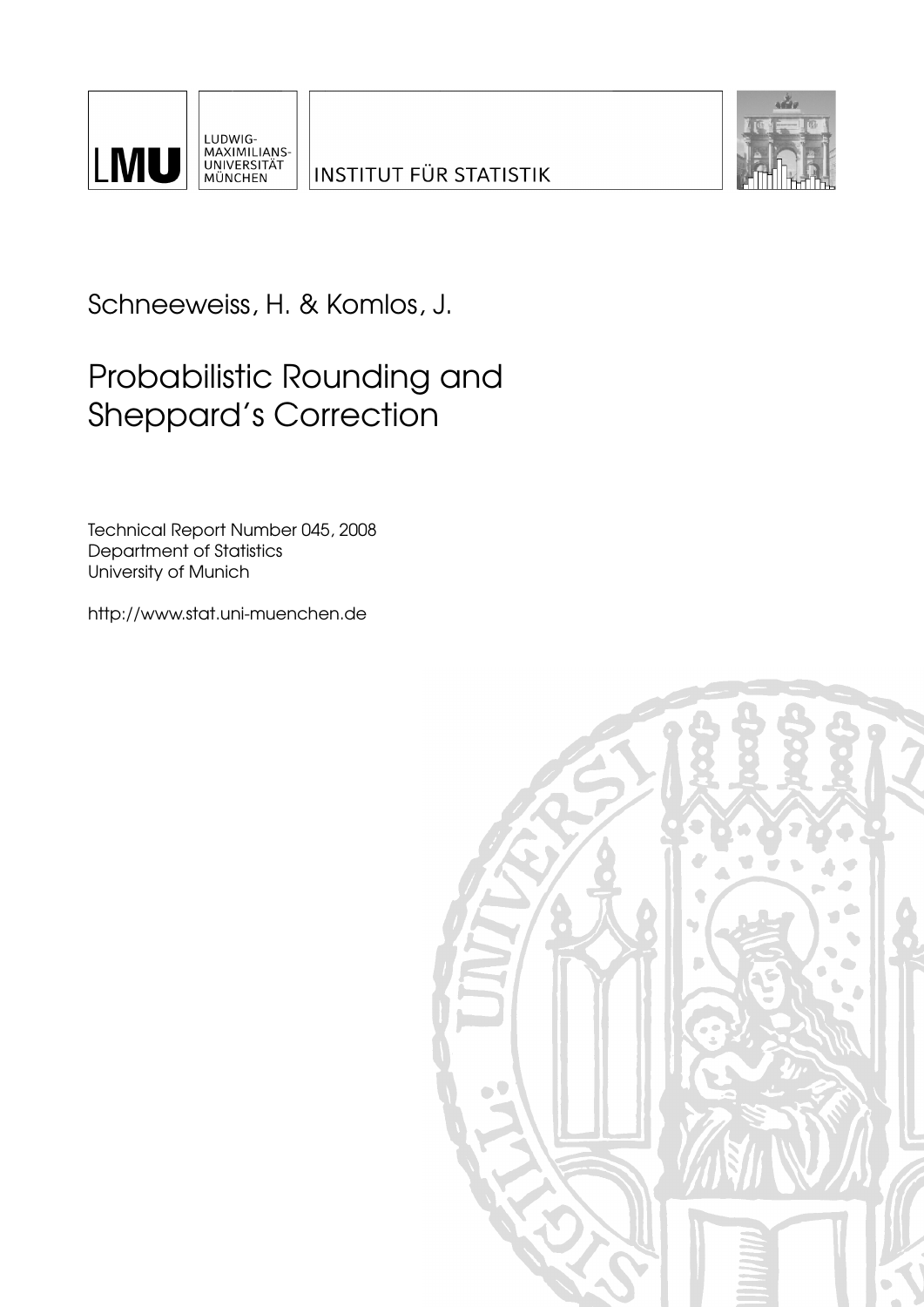# Probabilistic rounding and Sheppard's correction

Schneeweiss, H. and Komlos, J.

December 16, 2008

### Abstract

When rounded data are used in place of the true values to compute the variance of a variable or a regression line, the results will be distorted. Under suitable smoothness conditions on the distribution of the variable(s) involved, this bias, however, can be corrected with very high precision by using the well-known Sheppard's correction. In this paper, Sheppard's correction is generalized to cover more general forms of rounding procedures than just simple rounding, viz., probabilistic rounding, which includes asymmetric rounding and mixture rounding.

*Keywords*: Rounding, asymmetric rounding, mixture rounding, heaping, profile function, Sheppard's correction, moments, linear regression.

### 1 Introduction

Data often contains rounding errors. Variables (such as heights or weights) that by their very nature are continuous are, nevertheless, typically measured in a discrete manner.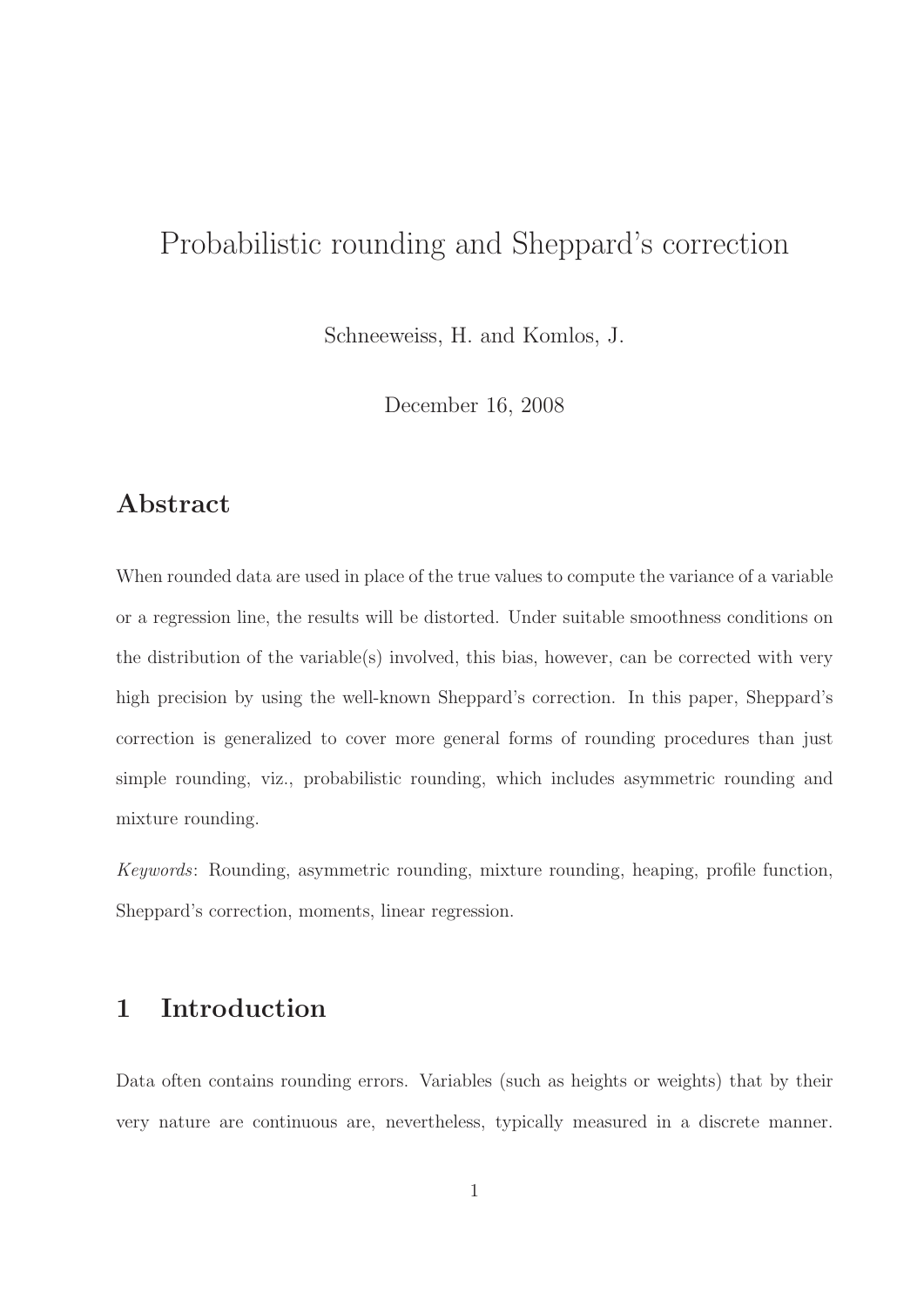They are rounded to a certain level of accuracy, often to some preassigned decimal point of a measuring scale (e.g., to multiples of 10 cm, 1 cm, or 0.1 cm). The reason may be the avoidance of costs associated with a fine measurement or the imprecise nature of the measuring instrument. Even if precise measurements are available, they are sometimes recorded in a coarsened way in order to preserve confidentiality or to compress the data into an easy to grasp frequency table.

Two recent reviews of the field are Heitjan (1989) and Schneeweiss et al. (2006).

Most of the literature is concerned with simple rounding as described above. But there are other types of rounding procedures, where certain numbers are preferred over others. In asymmetric rounding, for example, more than half of the rounding interval is rounded to one of the the round values and less than half to the neighboring round value, Komlos (1999). In mixture rounding, different portions of the population round in different ways, e.g. some preferring even values, some odd values, again some preferring zeros or fives as the last digit, Wright and Bray (2003).

We generalize these approaches by introducing the concept of probabilistic rounding. Numbers are rounded to a round value with certain probabilities which depend on the distance of the original value to the round value. The probability as a function of the distance is given by a so-called rounding profile function. Again there may be several profile functions depending on whether some rounded values are preferred over other ones. We only consider two profile functions below, one for even and one for odd numbers. Profile functions, though not with this name, were employed by Torelli and Trivellato (1993) to describe heaping in unemployment duration data. A somewhat different model of probabilistic heaping was used by Heitjan and Rubin (1991).

The mean and the variance and also higher moments of a variable X calculated using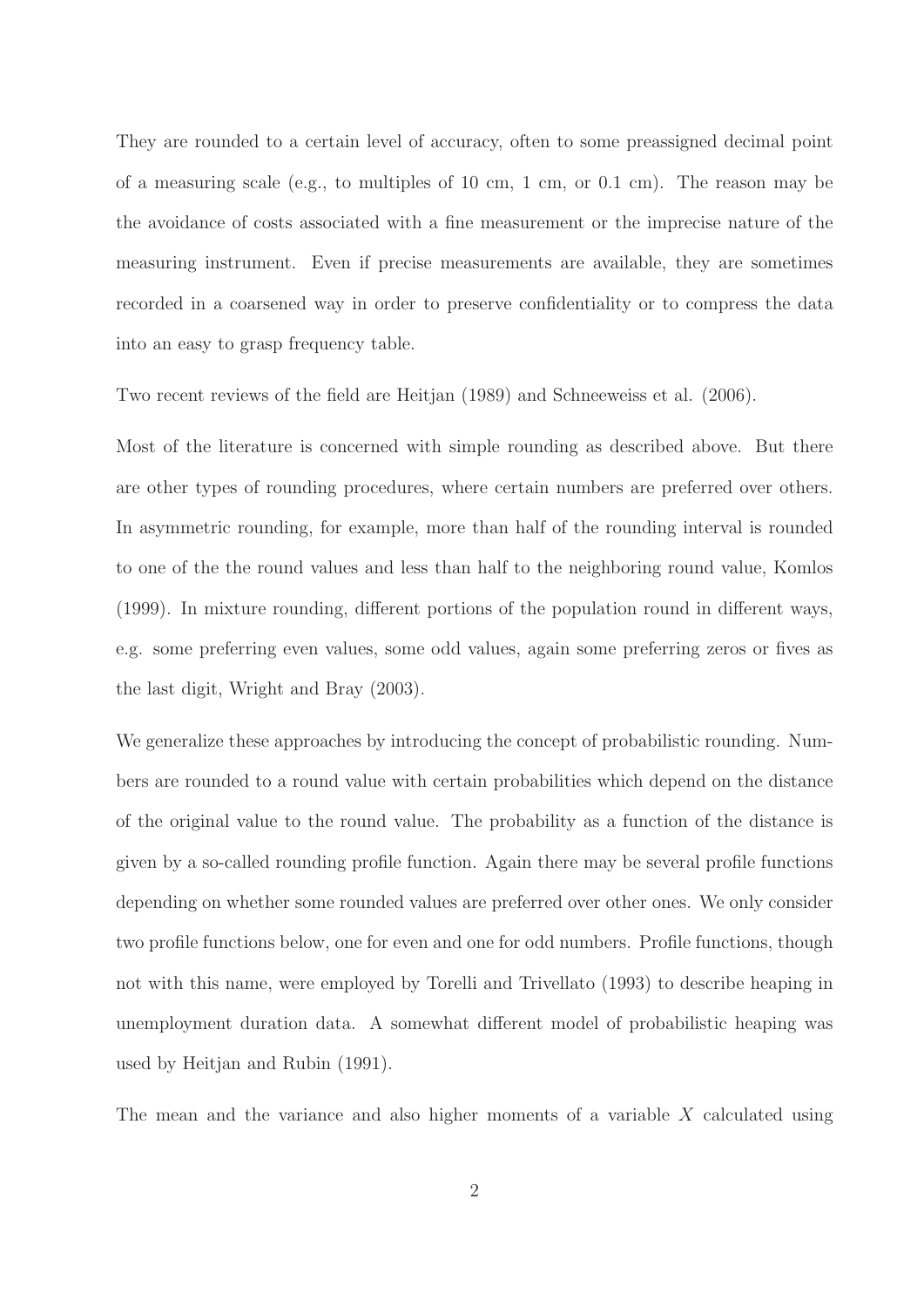rounded data  $X^*$  instead of the original data X will be biased. However, under certain smoothness conditions, see, e.g., Kendall(1938), Schneeweiss *et al.*(2006), the means of X and  $X^*$  do not differ very much and can be considered as almost equal. Yet, the variances differ markedly. However, the difference is captured, to a high degree of accuracy, by a very simple term,  $h^2/12$ , where h is the distance between neighboring values of  $X^*$ . This is the famous Sheppard's correction (1898). The purpose of the present paper is to extend Sheppard's correction to the case of probabilistic rounding. We derive a similar, though more complicated, correction term for the variance (and in principle also for higher moments) which depends on the profile function of the rounding procedure.

This result is then used to show how the estimation of the slope parameter of a linear regression based on rounded data can be corrected in order to obtain an essentially unbiased estimate. In such cases, both the variance of a rounded independent variable has to be considered and also its covariance with the dependent variable, which may or may not be rounded. However, the covariance is essentially not affected by rounding and so only the effect of rounding on the variance of the independent variable has to be taken into account.

Section 2 introduces probabilistic rounding together with the special cases of simple, asymmetric, and mixture rounding. Section 3 derives a Sheppard-like correction term, which is used in Section 4 to work out a correction formula for linear regression analysis based on rounded data. Section 5 deals with the problem of finding the correct correction formula when the rounding procedure is only partially known. Section 6 has an example, and Section 7 concludes. Some technical details are presented in the appendix.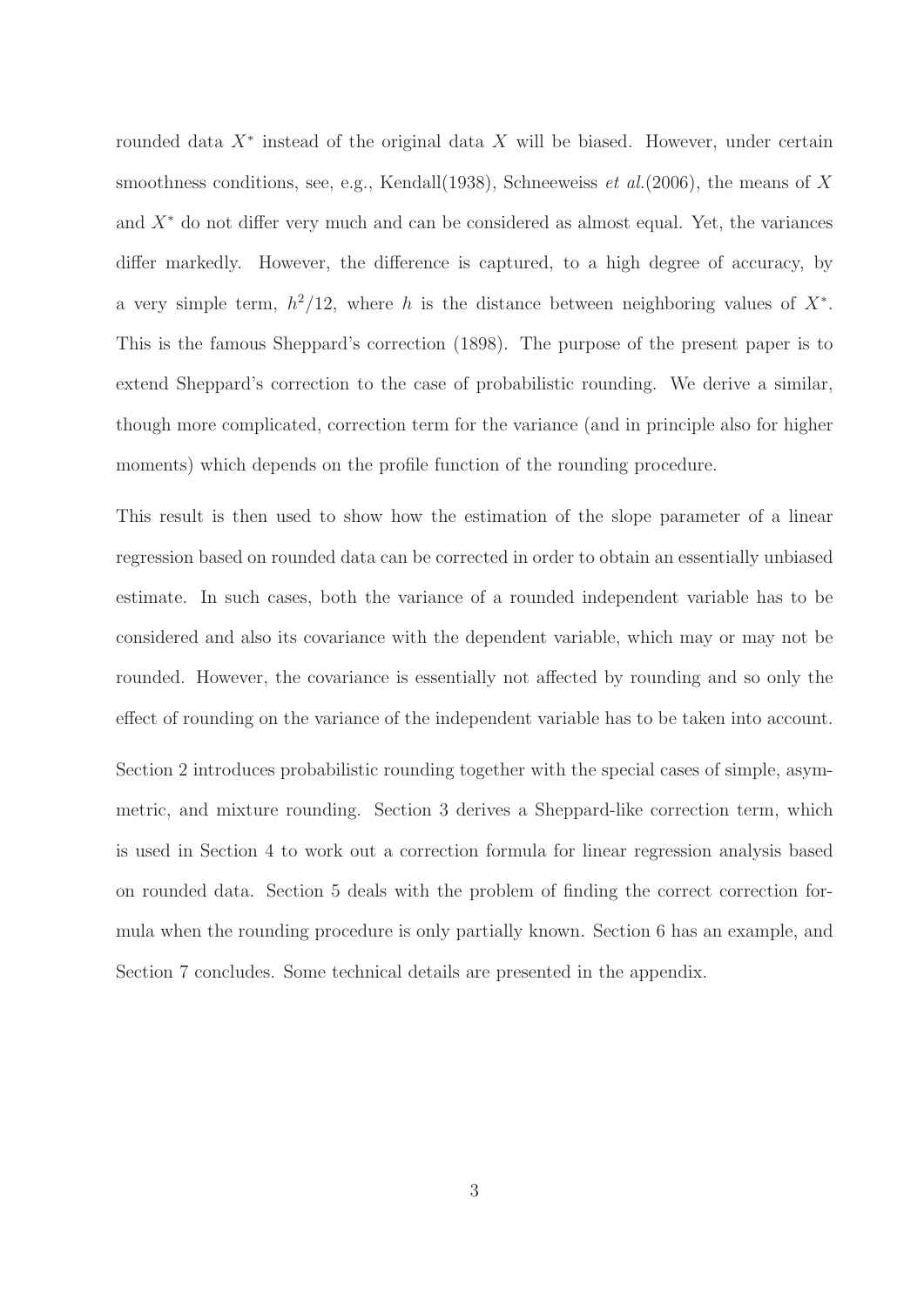### 2 Probabilistic rounding

#### 2.1 Simple rounding

Let X be a continuous random variable. The values of X are not reported in their original form but only as rounded values. Rounding is a procedure that shifts the value of X to values on a rounding lattice of equidistant points in a prescribed manner. The rounding lattice is defined as the following set:

$$
G = \{ih|i \in \mathbb{Z}\},\
$$

where h is the distance of two adjacent lattice points and is also called the width of the rounding intervals. We distinguish between even and odd lattice points,  $2ih$  and  $(2i+1)h$ , respectively. (Note that 0 is a point of the lattice. More generally we could define a rounding lattice by shifting the above lattice away from the origin by some amount  $a$ . However, we can restrict our discussion to the special case  $a = 0$  without loss of generality.) Let  $X^*$  be the rounded variable. The various rounding procedures are distinguished by the way  $X$  is shifted to  $X^*$ . In simple rounding X is shifted to the nearest lattice point

(1) 
$$
X^* = ih \text{ if } X \in [ih \pm h/2].
$$

Here we use a simplifying notation:  $[m \pm d]$  denotes the interval  $[m - d, m + d]$ . As X is a continuous variable, the case that  $X$  is equally distant from two lattice points has probability 0 and will therefore be disregarded. (In practice, of course, this case can come up and then it is common practice to shift  $X$  to the higher lattice point.) It is well-known that the mean and variance computed from the rounded variable  $X^*$  differ from the mean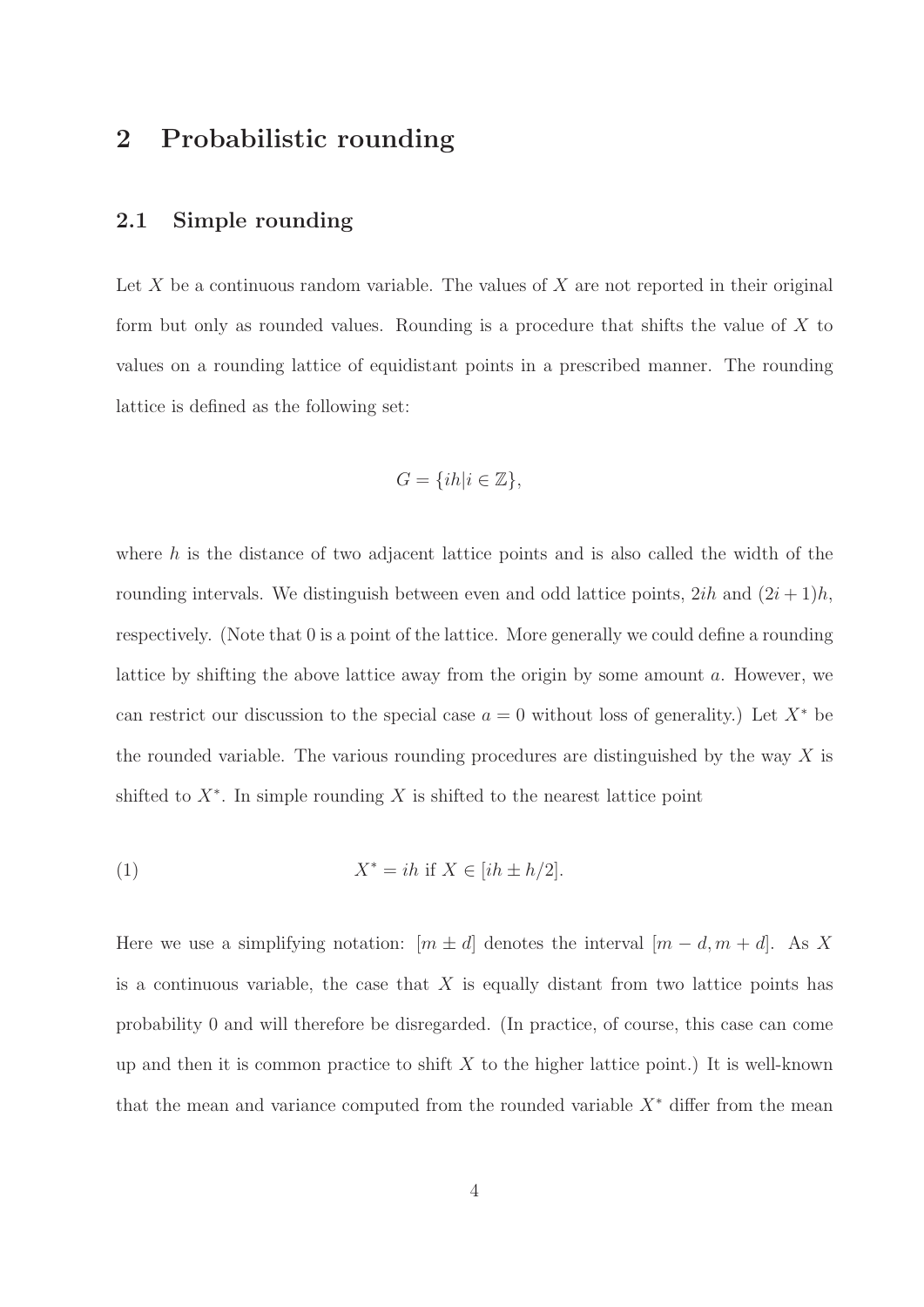and variance of the original variable  $X$ . For the mean, the difference is typically very small if the distribution of X is smooth enough and h is not too large. E.g., if X is Gaussian and h is not larger than twice the standard deviation of X, then the mean of  $X^*$  hardly differs from the mean of  $X$ :

$$
\mathbb{E}X^* \approx \mathbb{E}X.
$$

However, the variances differ more pronouncedly. In fact, for a smooth distribution and not too large rounding width h, the variances differ by an amount  $h^2/12$ , the so-called Sheppard's correction:

VX <sup>∗</sup> ≈ VX + h 2 (2) /12.

That is to say, if the variance has been computed from a set of rounded data, the true variance (i.e. the variance of the original variable) is found by "correcting" the rounded variance by subtracting the amount  $h^2/12$ . This has consequences for the estimation of linear regressions. The slope  $\beta$  of a linear regression line  $y = \alpha + \beta x$ , if computed from rounded data, has to be corrected by multiplying it with the factor

(3) 
$$
\left[1 - \frac{1}{12} \left(\frac{h}{s_{x^*}}\right)^2\right]^{-1},
$$

where  $s_{x^*}$  is the standard deviation of  $X^*$ .

#### 2.2 Asymmetric rounding

Simple rounding treats all lattice points in the same way. Sometimes, however, there is a preference for one type of lattice points over the other, Komlos (1999). Let us suppose that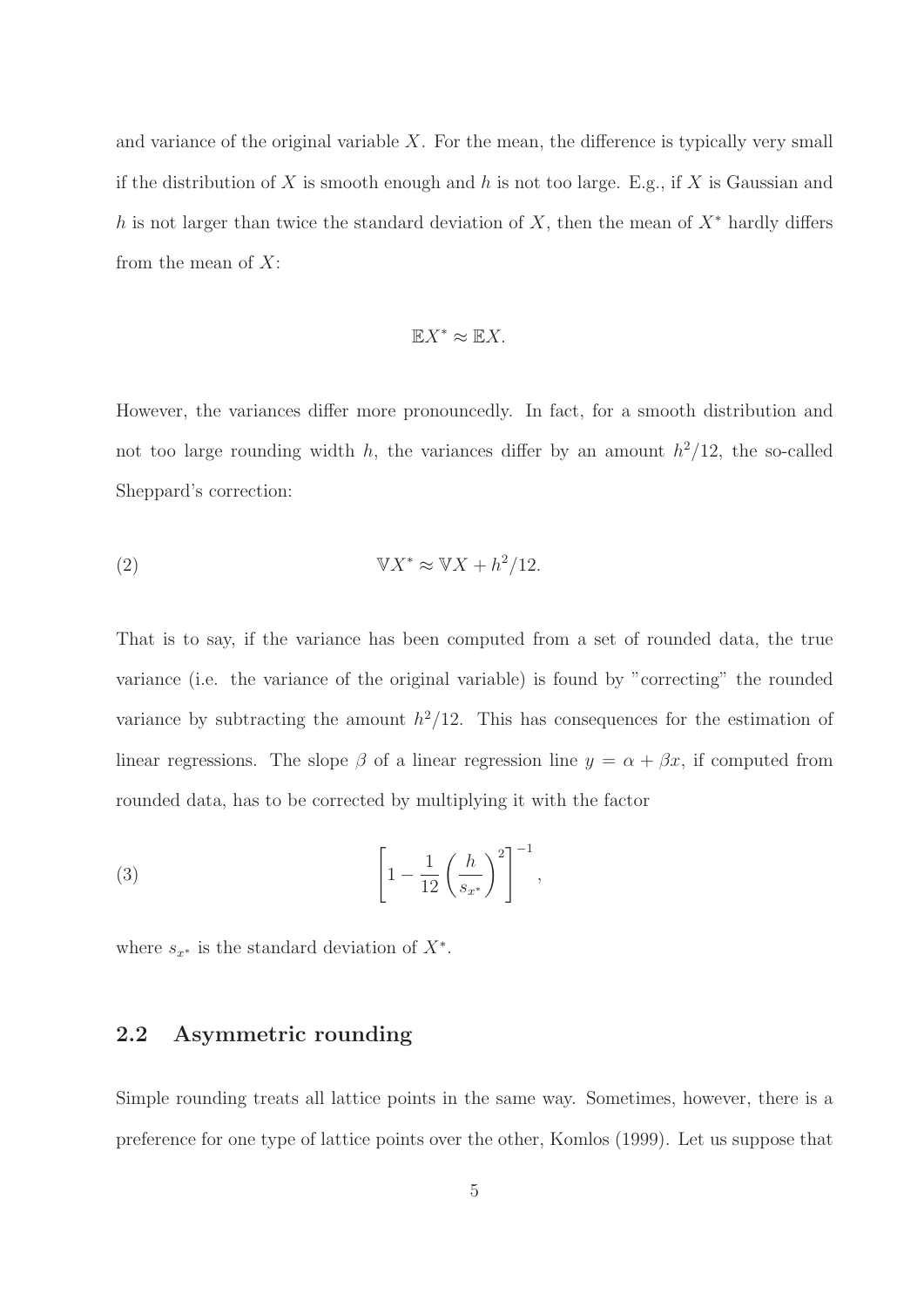even and odd lattice points have different preferences such that a smaller or larger portion  $r$  of the rounding interval is shifted to the even lattice point and the remaining part to the odd lattice point. In this case,

(4) 
$$
X^* = \begin{cases} 2ih & \text{if } X \in [2ih \pm rh] \\ (2i+1)h & \text{if } X \in [(2i+1)h \pm (1-r)h], \end{cases}
$$

where  $0 \le r \le 1$ . The case  $r = 1/2$  corresponds to simple rounding, while  $r = 1$  (or 0) means that all values are rounded to the nearest even (or odd) lattice point. For asymmetric rounding, again  $\mathbb{E}X^* \approx \mathbb{E}X$  under similar conditions as for simple rounding. There is also a Sheppard-like correction for the variance, however with a different correction term, cf. Schneeweiss *et al.*(2006):

(5) 
$$
\mathbb{V}X^* \approx \mathbb{V}X + \frac{1}{3}(1 - 3r + 3r^2)h^2.
$$

For  $r = 1/2$  this reduces to Sheppard's correction.

#### 2.3 Mixture rounding

There is another deviation from simple rounding that may occur in practice. Suppose X is a characteristic feature of the members of some population, and suppose that some portion  $m, 0 \leq m \leq 1$ , of the population always rounds X to the nearest even lattice point, while the other part  $1-m$  rounds X to the nearest odd lattice point. The distribution of X is the same in both subpopulations. We then have a mixture of rounding procedures with mixing parameters m and  $1 - m$ , see also Wright and Bray (2003). We can give this situation a probability interpretation. If a member of the population is randomly chosen, then  $X$  is a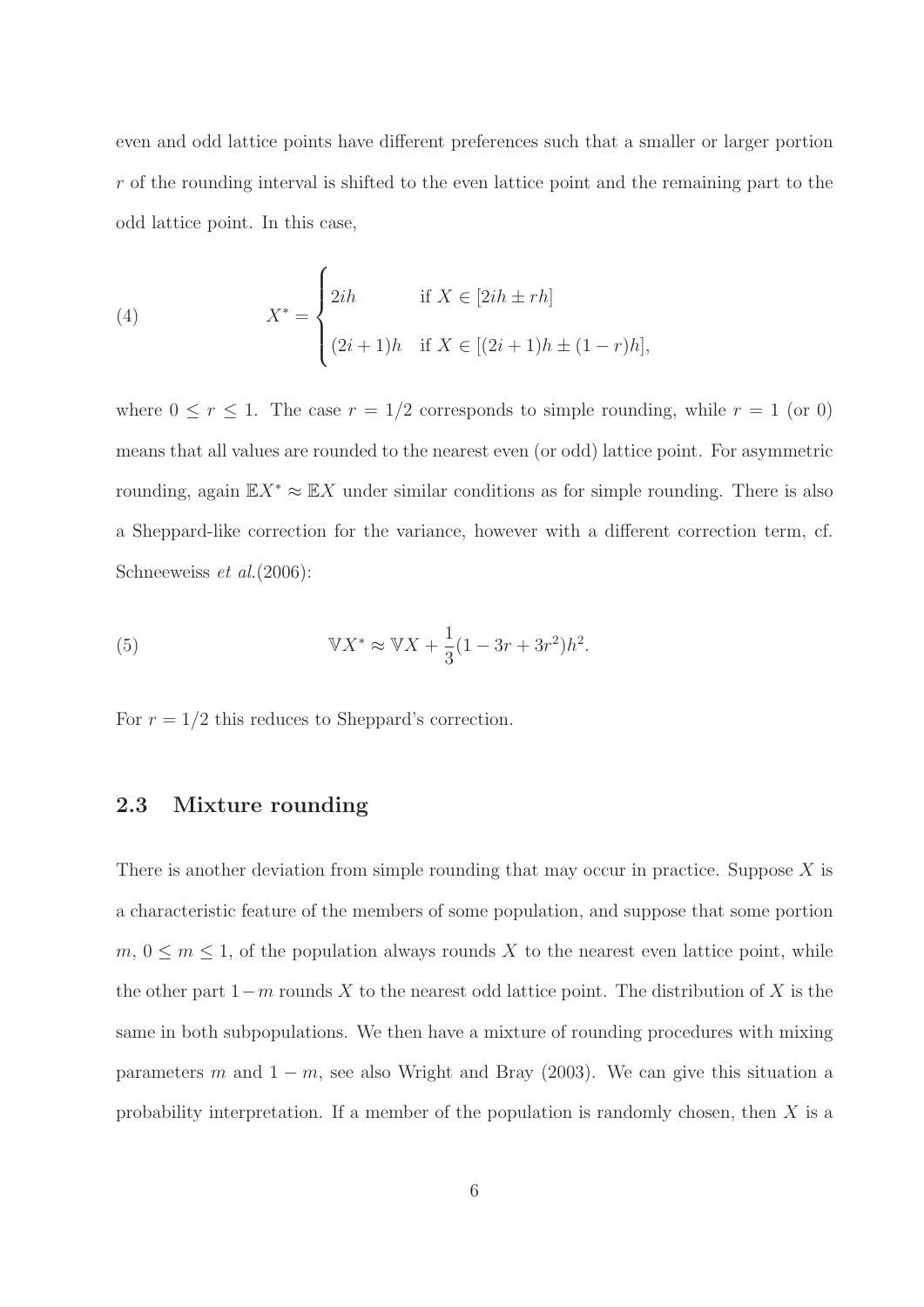random variable, which is rounded to an even or odd lattice point with probability m or  $1 - m$ , respectively, i.e.,

(6)  
\n
$$
\mathbb{P}(X^* = 2ih|X) = \begin{cases}\nm & \text{if } X \in [2ih \pm h] \\
0 & \text{otherwise}\n\end{cases}
$$
\n
$$
\mathbb{P}(X^* = (2i+1)h|X) = \begin{cases}\n1 - m & \text{if } X \in [(2i+1)h \pm h] \\
0 & \text{otherwise}\n\end{cases}
$$

We shall see that for this kind of rounding procedure, again  $\mathbb{E}X^* \approx \mathbb{E}X$  under suitable conditions, and again there is a Sheppard-like correction for the computation of the variance. Indeed (see Section 3),

(7) 
$$
\mathbb{V}X^* \approx \mathbb{V}X + \frac{h^2}{3},
$$

irrespective of the parameter m. The first two, deterministic, rounding procedures can also be given a probabilistic interpretation. Indeed, for e.g. asymmetric rounding,

(8) 
$$
\mathbb{P}(X^* = 2ih|X) = \begin{cases} 1 & \text{if } X \in [2ih \pm rh] \\ 0 & \text{otherwise} \end{cases}
$$

$$
\mathbb{P}(X^* = (2i+1)h|X) = \begin{cases} 1 & \text{if } X \in [(2i+1)h \pm (1-r)h] \\ 0 & \text{otherwise} \end{cases}
$$

It therefore seems natural to look for a general probabilistic rounding procedure that comprises the procedures studied up to now.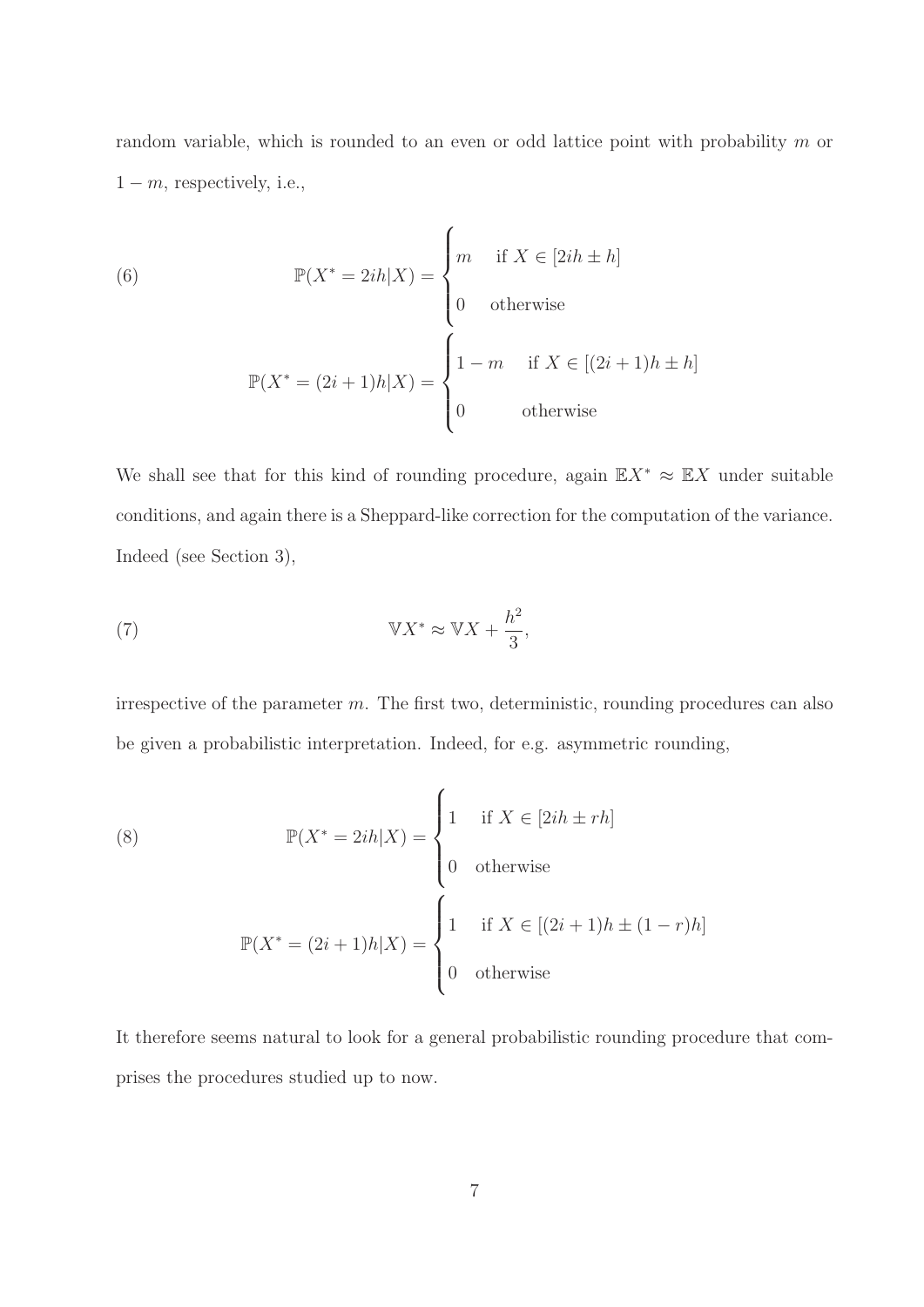#### 2.4 General probabilistic rounding

We introduce a so-called rounding profile function  $q(u)$  with the properties that

$$
0 \le q(u) \le 1
$$
  

$$
q(u) = 0 \text{ for } |u| > 1
$$
  

$$
q(-u) = q(u).
$$

Typically  $q(u)$  will be a decreasing function for  $0 \le u \le 1$ , but this property will most often not be needed in the following. The function  $q(u)$  can be thought of as the probability that a random variable  $U$  is shifted to 0, given that  $U$  takes the value  $u$ , when the lattice width is  $h = 1$ :

$$
\mathbb{P}(U^* = 0 | U = u) = q(u).
$$

More generally, let us suppose that the rounding to even lattice points is performed probabilistically according to the conditional probability

(9) 
$$
\mathbb{P}(X^* = 2ih|X) = q\left(\frac{X - 2ih}{h}\right).
$$

Rounding to odd lattice points is done in a similar way with the help of the following "complementary" profile function

(10) 
$$
\overline{q}(u) = \begin{cases} 1 - q(1 - |u|) & \text{if } |u| \le 1 \\ 0 & \text{otherwise} \end{cases}
$$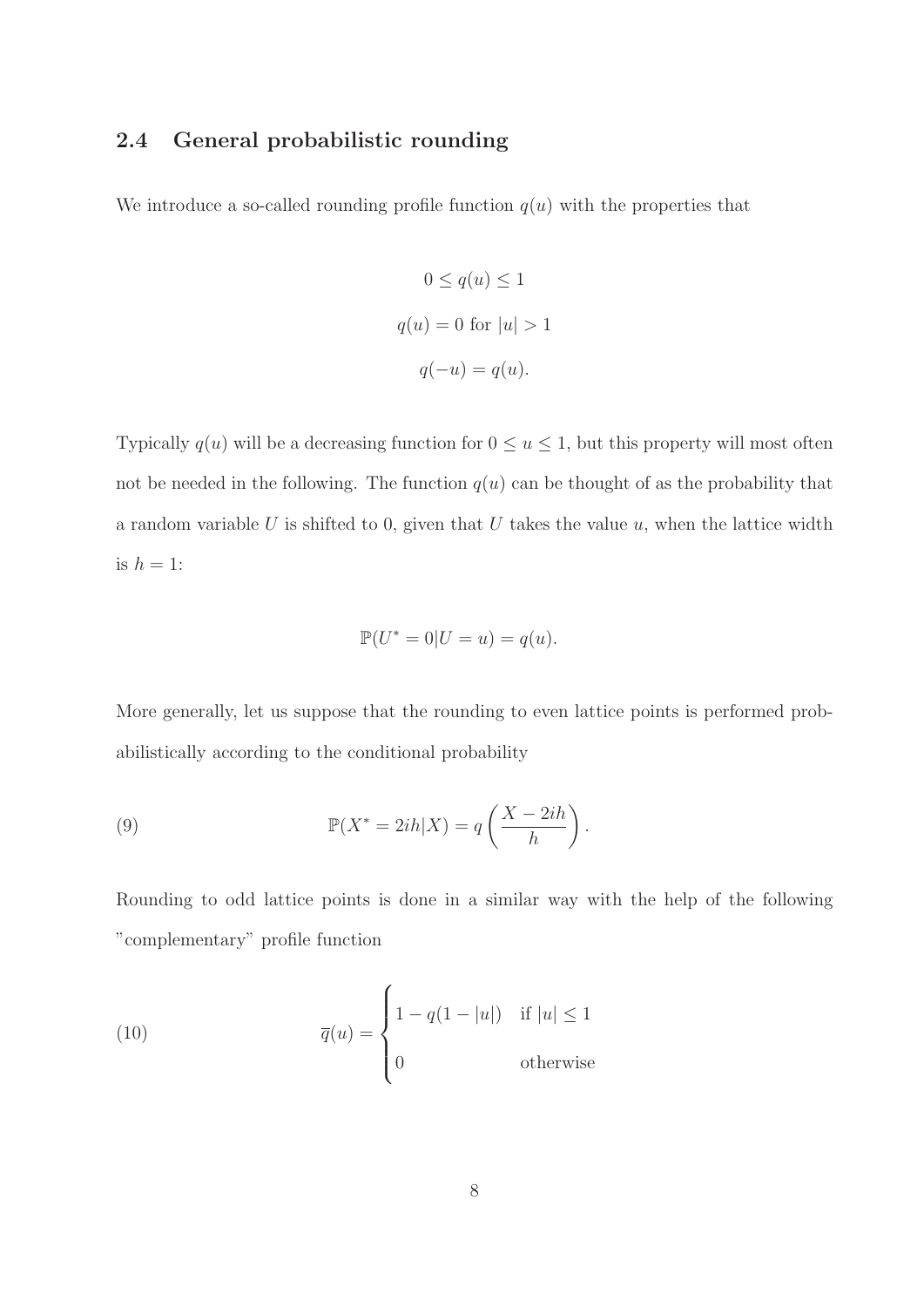The function  $\bar{q}$  has the same properties as q. In addition,

(11) 
$$
\overline{q}(u) + q(1 - u) = 1 \text{ for } 0 \le u \le 1.
$$

We then have

(12) 
$$
\mathbb{P}(X^* = (2i+1)h|X) = \overline{q}\left(\frac{X - (2i+1)h}{h}\right).
$$

For any X between the two lattice points  $2ih$  and  $(2i + 1)h$ , due to (10),

(13) 
$$
\mathbb{P}(X^* = 2ih|X) + \mathbb{P}(X^* = (2i+1)h|X) = 1,
$$

as it should be, and similarly if  $(2i - 1)h < X < 2ih$ . The rounding procedures described in Section 2.1 to 2.3 are all special cases of probabilistic rounding. We obtain

\n- simple rounding for 
$$
q(u) = \begin{cases} 1 & \text{if } |u| < \frac{1}{2} \\ 0 & \text{otherwise,} \end{cases}
$$
\n- asymmetric rounding for  $q(u) = \begin{cases} 1 & \text{if } |u| < r \\ 0 & \text{otherwise,} \end{cases}$
\n- mixture rounding for  $q(u) = \begin{cases} m & \text{if } |u| < 1 \\ 0 & \text{otherwise.} \end{cases}$
\n

Probabilistic rounding can be symmetric, in which case

$$
q(u) = \overline{q}(u)
$$
 for all u.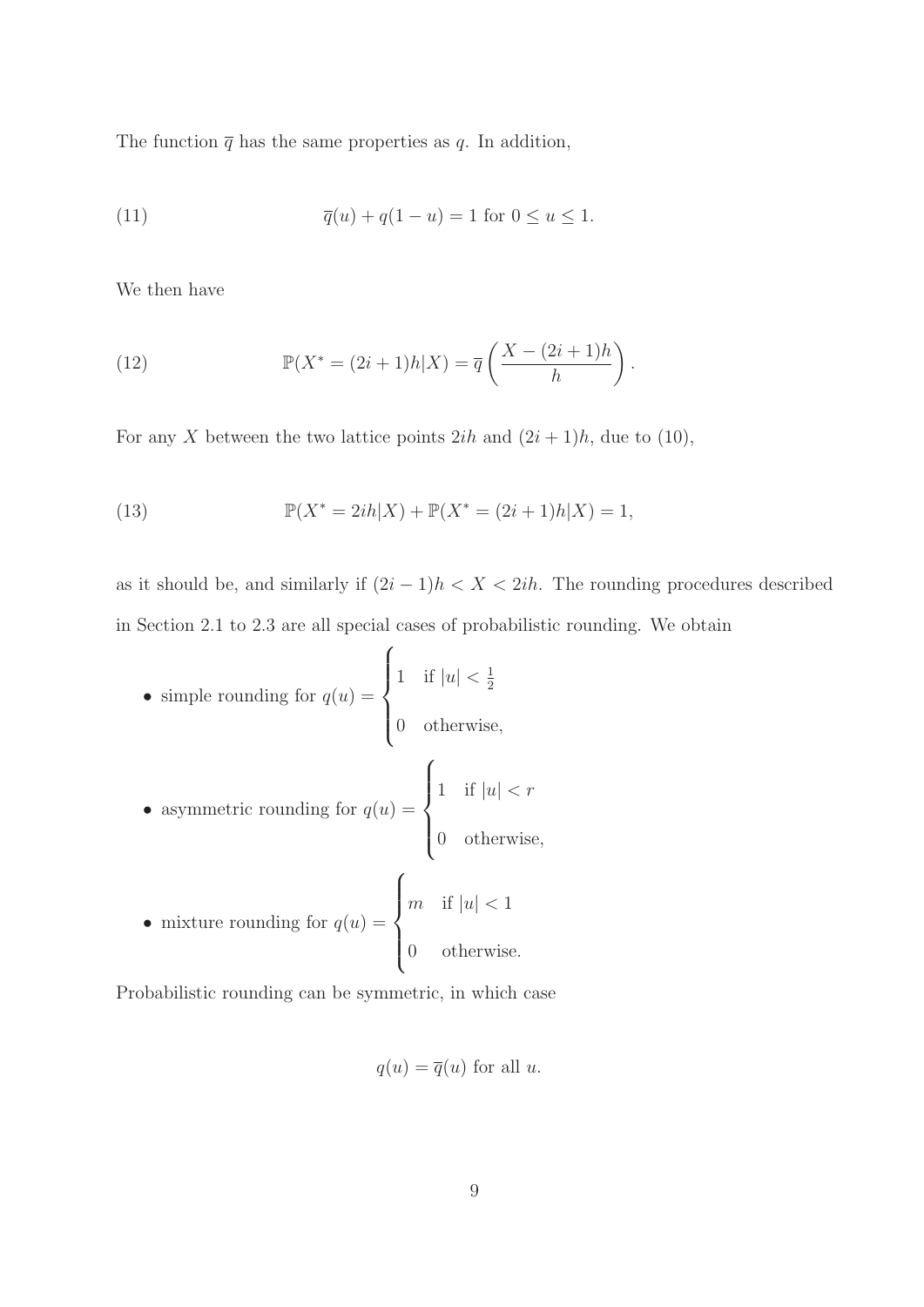Symmetric probabilistic rounding is characterized by a profile function  $q$  with the property

(14) 
$$
q(u) = 1 - q(1 - u) \text{ for } 0 \le u \le 1.
$$

Simple rounding and mixture rounding with  $m=\frac{1}{2}$  $\frac{1}{2}$  are both symmetric probabilistic rounding procedures.

An interesting application of probabilistic rounding is found in M'Raïhi *et al.* (2001), where two profile functions are considered:  $q(u) = \frac{1}{2}$  and  $q(u) = 1 - u$ ,  $0 \le u \le 1$ .

### 3 Sheppard's correction

We compare the mean and variance and, more generally, any moment of the rounded variable  $X^*$  to the corresponding moment of the original variable X. We first compute the probability distribution of  $X^*$  from the distribution of X, which is given by its density function  $\varphi(x)$ .

(15)  
\n
$$
\mathbb{P}(X^* = 2ih) = \int_{-\infty}^{\infty} \mathbb{P}(X^* = 2ih|X = x)\varphi(x)dx
$$
\n
$$
= \int_{-\infty}^{\infty} q(\frac{x - 2ih}{h})\varphi(x)dx
$$
\n
$$
= h \int_{-1}^{1} q(u)\varphi(2ih + hu)du
$$

and similarly

(16) 
$$
\mathbb{P}(X^* = (2i+1)h) = h \int_{-1}^{1} \overline{q}(u)\varphi((2i+1)h + hu)du.
$$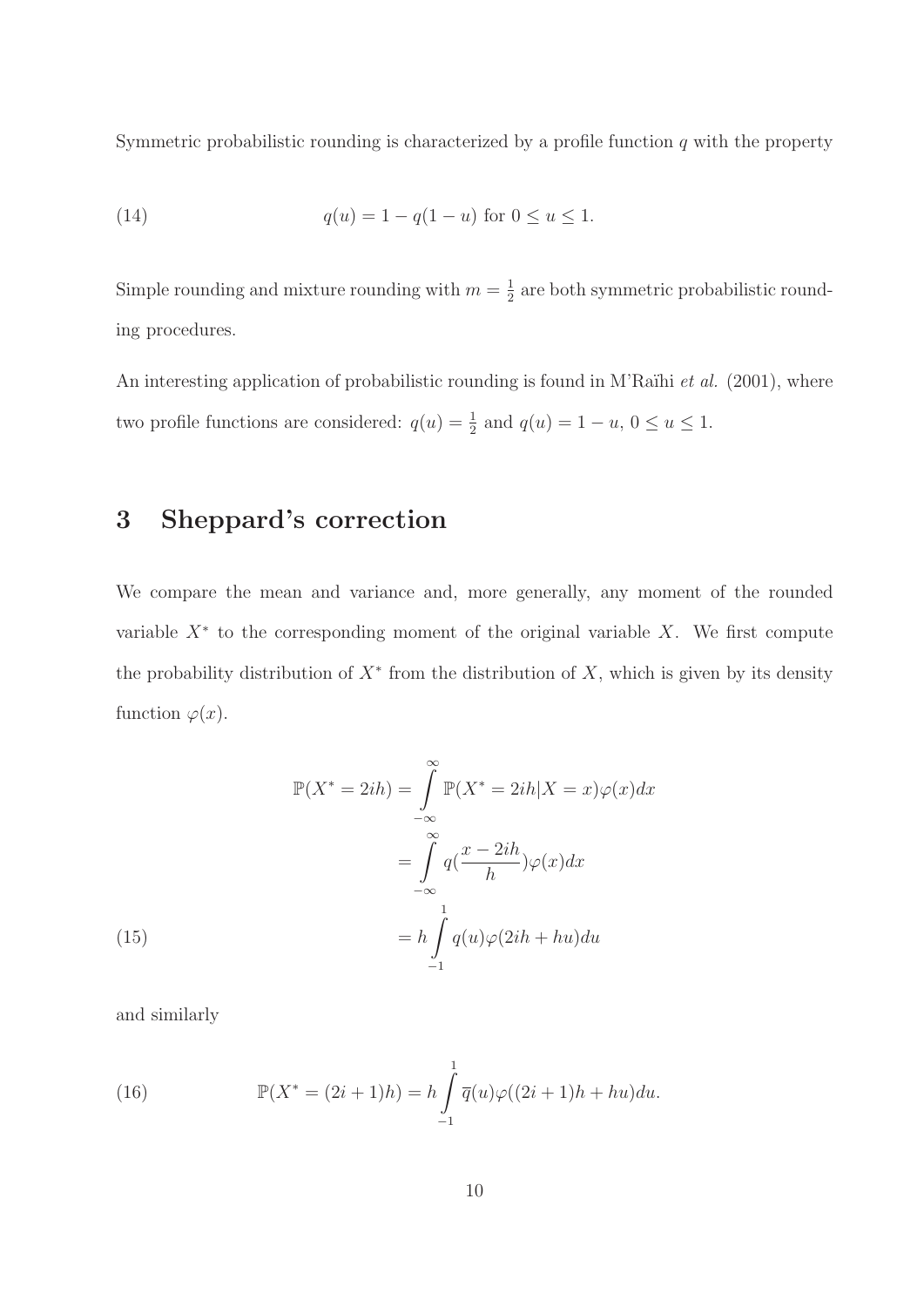We can now compute the  $k$ -th moment of  $X^*$ :

$$
\mathbb{E}X^{*k} = \sum_{i=-\infty}^{\infty} (2ih)^k \mathbb{P}(X^* = 2ih) + \sum_{i=-\infty}^{\infty} [(2i+1)h]^k \mathbb{P}(X^* = (2i+1)h)
$$
  
= 
$$
\sum_{i=-\infty}^{\infty} (2ih)^k h \int_{-1}^{1} q(u)\varphi(2ih + hu)du + \sum_{i=-\infty}^{\infty} [(2i+1)h]^k h \int_{-1}^{1} \overline{q}(u)\varphi((2i+1)h + hu)du.
$$

Under the condition that the functions under the two sums are sufficiently smooth and the lattice width  $h$  is not too large, the two sums can be approximated by corresponding integrals. For the first sum, replace  $2ih$  with the continuous variable t and  $2h$  with the differential dt. Similarly for the second sum, replace  $(2i+1)h$  with t and again 2h with dt. Finally replace  $\sum_{i=-\infty}^{\infty}$  with  $\int_{-\infty}^{\infty}$ . We then obtain approximately

$$
\mathbb{E}X^{*k} \approx \frac{1}{2} \int_{-\infty}^{\infty} t^k \int_{-1}^1 q(u)\varphi(t+hu)du dt + \frac{1}{2} \int_{-\infty}^{\infty} t^k \int_{-1}^1 \overline{q}(u)\varphi(t+hu)du dt.
$$

This approximation can be justified by invoking the Euler-Maclaurin formula, according to which a sum of the form  $h \sum_{i=-\infty}^{\infty} f(ih)$  can be approximated by the integral  $\int_{-\infty}^{\infty} f(t)dt$  if f is sufficiently smooth and  $h$  is not too large. For details, in particular for the conditions involved, see Schneeweiss *et al.* (2006). Note that in our application h has to be replaced with 2h. Now, by a change of variables  $(z = t + hu, u = u)$ , the two double integrals can be transformed into

(17) 
$$
\mathbb{E}X^{*k} \approx \frac{1}{2} \int_{-\infty}^{\infty} \int_{-1}^{1} (z - hu)^k [q(u) + \overline{q}(u)] du \varphi(z) dz.
$$

Considering to the first two moments  $(k = 1 \text{ and } k = 2)$ , we obtain the main result of the paper.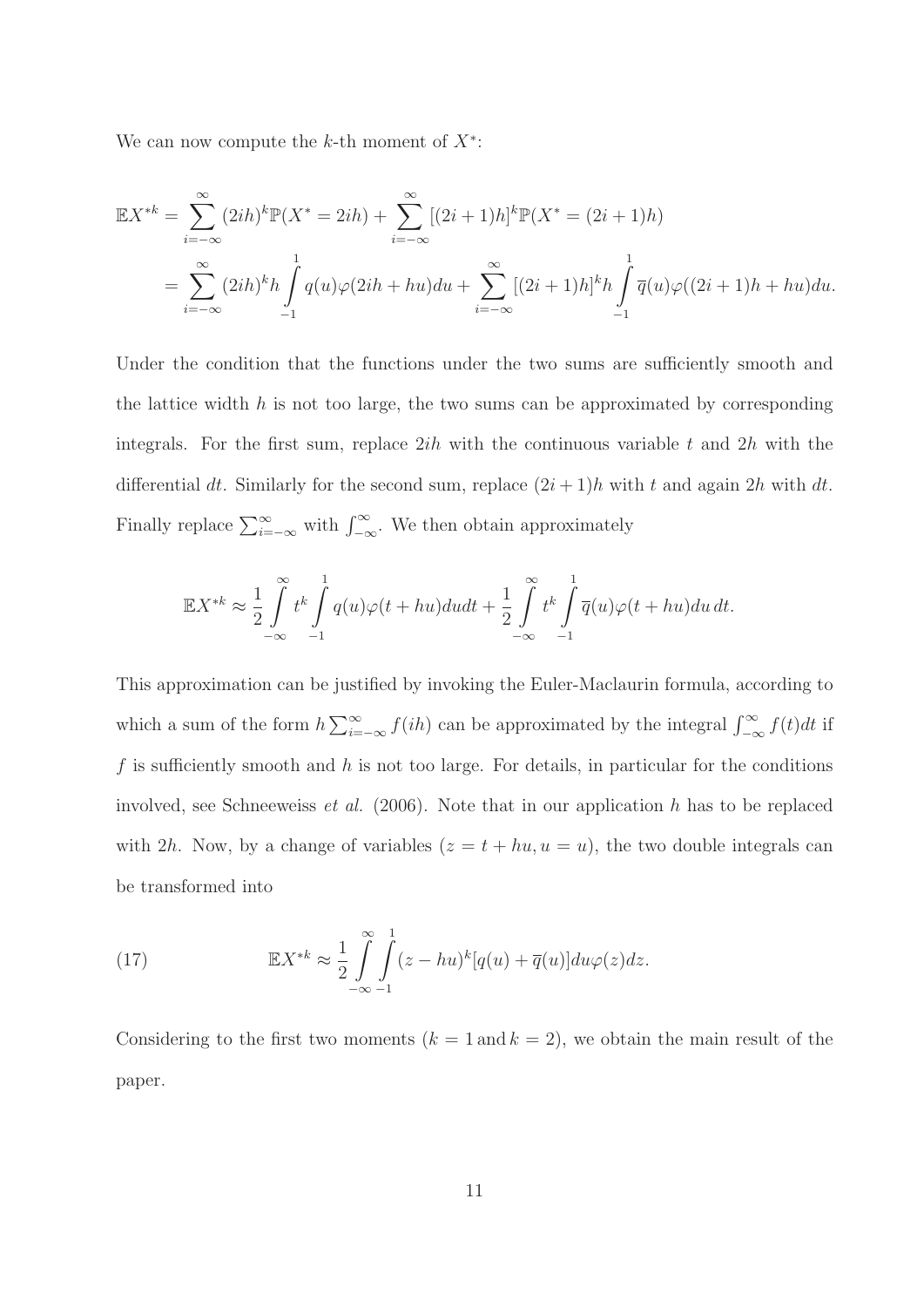**Theorem 1.** For the mean and the variance of  $X^*$  the following approximate relations hold:

EX ∗ (18) ≈ EX

(19) 
$$
\mathbb{V}X^* \approx \mathbb{V}X + \left(\frac{1}{3} - Q_0 + 2Q_1\right)h^2 =: \mathbb{V}X + Qh^2,
$$

where 
$$
Q_0 = \int_0^1 q(u) du
$$
,  $Q_1 = \int_0^1 uq(u) du$ , and  $Q = \frac{1}{3} - Q_0 + 2Q_1$ .

Thus the means of the rounded and the unrounded variables are approximately the same and the variances differ by the amount  $Qh^2$ , which is Sheppard's correction for probabilistic rounding.

*Proof.* Let us start with some preliminary results, which will be useful also in Section 5. In evaluating the right side of  $(17)$ , one has to compute integrals of the form  $\int$ 1  $-1$  $u^j[q(u)] +$  $\overline{q}(u)$ du. This integral is zero for odd j. So we need only consider even j. If we define

(20) 
$$
Q_j := \int_0^1 u^j q(u) du, j = 0, 1, 2, ...,
$$

as the j-th "half moment" of  $q(u)$ , then for j even,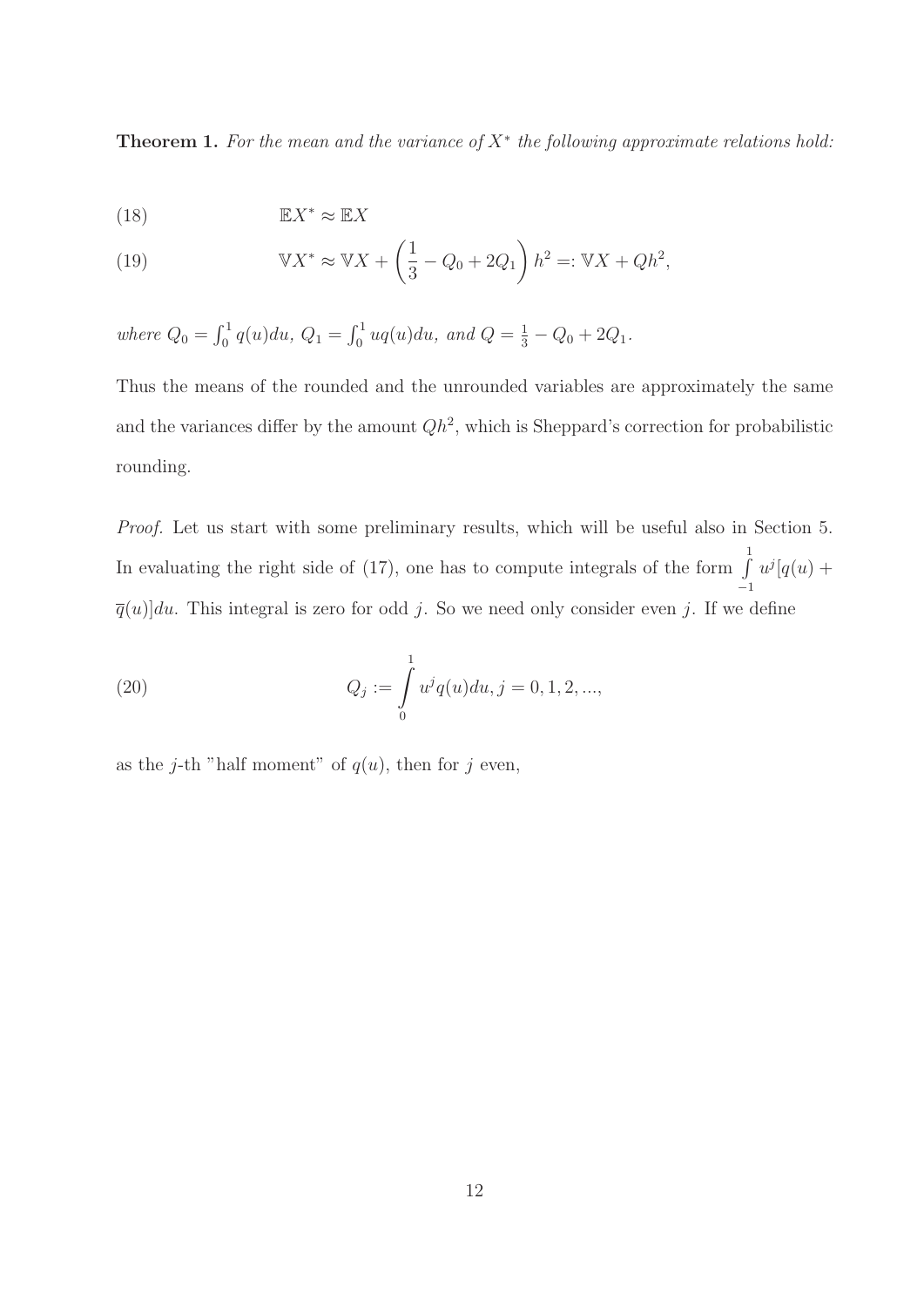$$
\frac{1}{2} \int_{-1}^{1} u^{j} [q(u) + \overline{q}(u)] du
$$
\n  
\n
$$
= \int_{0}^{1} u^{j} [q(u) + \overline{q}(u)] du
$$
\n  
\n
$$
= \int_{0}^{1} u^{j} [q(u) + 1 - q(1 - u)] du \text{ due to (11)}
$$
\n  
\n
$$
= \int_{0}^{1} u^{j} du + \int_{0}^{1} u^{j} q(u) du - \int_{0}^{1} (1 - u)^{j} q(u) du \text{ by change of variable}
$$
\n  
\n
$$
= \frac{1}{j+1} - \sum_{i=0}^{j-1} (-1)^{i} {j \choose i} Q_{i}.
$$

In particular, we have for

(21) 
$$
j = 0: \frac{1}{2} \int_{-1}^{1} [q(u) + \overline{q}(u)] du = 1,
$$

(22) 
$$
j = 2: \frac{1}{2} \int_{-1}^{1} u^2 [q(u) + \overline{q}(u)] du = \frac{1}{3} - Q_0 + 2Q_1 =: Q,
$$

(23) 
$$
j = 4: \frac{1}{2} \int_{-1}^{1} u^4 [q(u) + \overline{q}(u)] du = \frac{1}{5} - Q_0 + 4Q_1 - 6Q_2 + 4Q_3 =: Q'.
$$

Now with  $k = 1$ , we obtain the mean of  $X^*$  from (17):

$$
\mathbb{E}X^* \approx \frac{1}{2} \int_{-\infty}^{\infty} \int_{-1}^{1} (z - hu)[q(u) + \overline{q}(u)] du \varphi(z) dz = \int_{-\infty}^{\infty} z \varphi(z) dz = \mathbb{E}X,
$$

where we used  $(21)$ .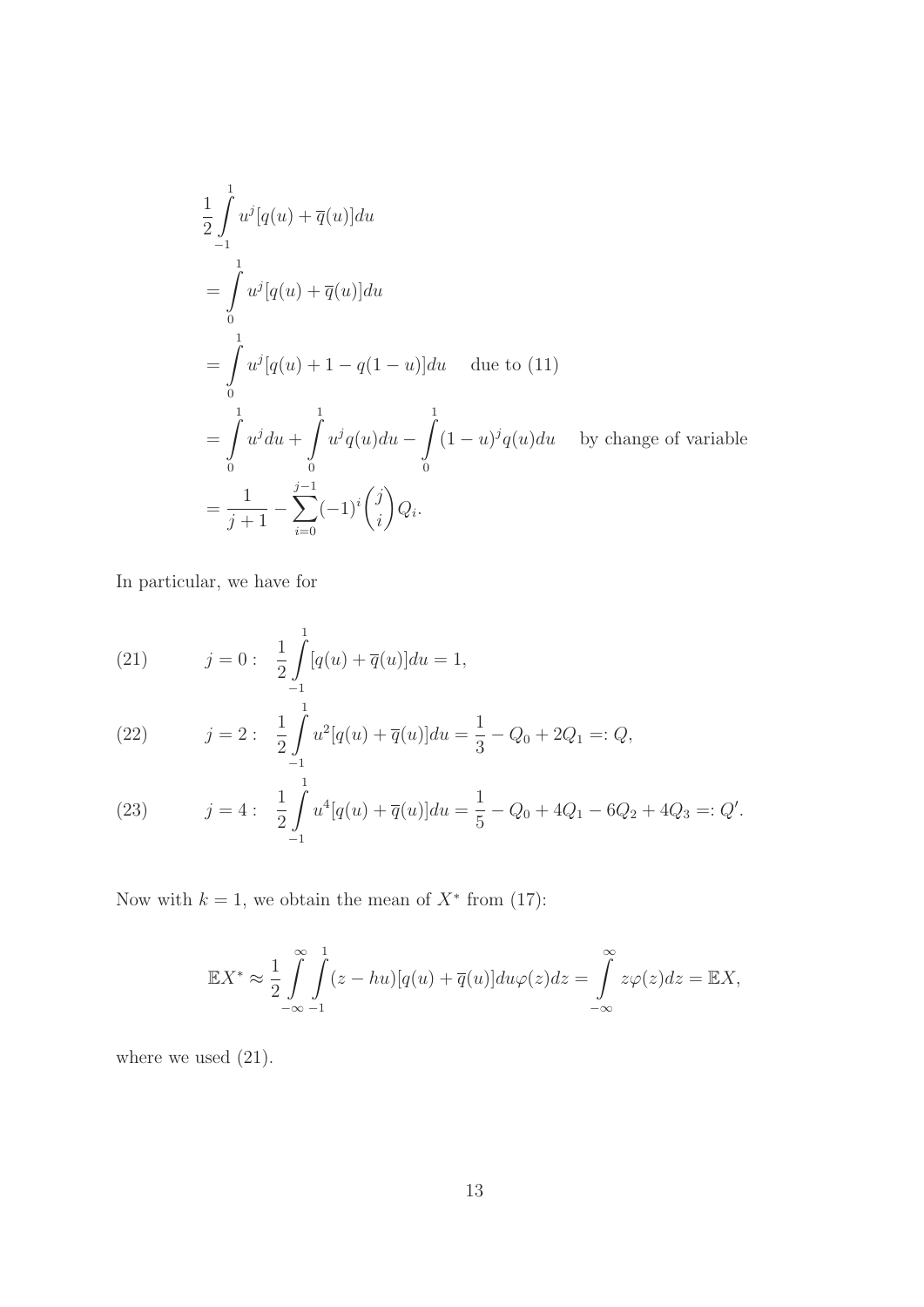With  $k = 2$ , we obtain the second moment of  $X^*$ :

$$
\mathbb{E}X^{*2} \approx \frac{1}{2} \int_{-\infty}^{\infty} \int_{-1}^{1} (z^2 - 2zhu + h^2u^2)[q(u) + \overline{q}(u)]du\phi(z)dz
$$
  
= 
$$
\int_{-\infty}^{\infty} z^2 \varphi(z)dz + \frac{h^2}{2} \int_{-1}^{1} u^2[q(u) + \overline{q}(u)]du \int_{-\infty}^{\infty} \varphi(z)dz
$$
  
= 
$$
\mathbb{E}X^2 + \left(\frac{1}{3} - Q_0 + 2Q_1\right)h^2,
$$

where we used (21) and (22). Subtracting on the left side  $(\mathbb{E}X^*)^2$  and on the right side  $(\mathbb{E} X)^2$ , which are approximately equal, we obtain (19)  $\Box$ 

If we specialize to the rounding procedures of Section 2, we see (see Appendix A.2) that for

- simple rounding,  $Q_0 = \frac{1}{2}$  $\frac{1}{2}$ ,  $Q_1 = \frac{1}{8}$  $\frac{1}{8}$ , and  $Q = \frac{1}{12}$ ,
- asymmetric rounding,  $Q_0 = r$ ,  $Q_1 = \frac{r^2}{2}$  $\frac{r^2}{2}$ , and  $Q = \frac{1}{3} - r + r^2$ ,
- mixture rounding, for  $Q_0 = m$ ,  $Q_1 = \frac{m}{2}$  $\frac{m}{2}$ , and  $Q = \frac{1}{3}$  $\frac{1}{3}$ ,

thereby verifying  $(2)$ ,  $(5)$ , and  $(7)$ .

For symmetric probabilistic rounding,  $Q_0 = \frac{1}{2}$  $rac{1}{2}$ .

We need to know the two key parameters  $Q_0$  and  $Q_1$  in order to apply Sheppard's correction. The question is whether  $Q_0$  and  $Q_1$  can be derived from the distribution of the rounded data. This can be done for  $Q_0$ . If we consider only the probabilities of the even lattice points, then their sum is approximately equal to  $Q_0$ :

(24) 
$$
\sum_{i=-\infty}^{\infty} \mathbb{P}(X^* = 2ih) \approx Q_0.
$$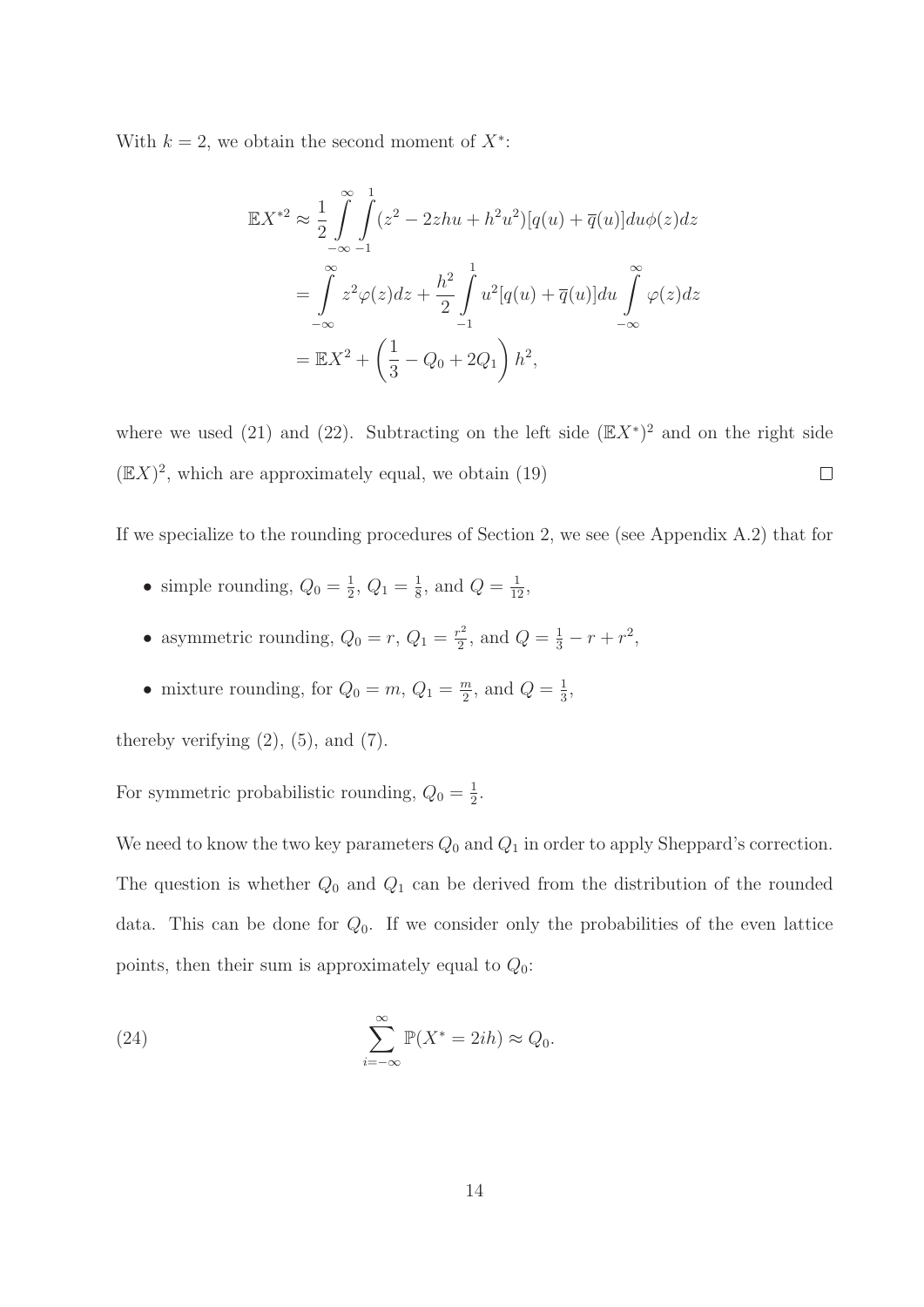Indeed, by  $(15)$ ,

$$
\sum_{i=-\infty}^{\infty} \mathbb{P}(X^* = 2ih) = h \sum_{i=-\infty}^{\infty} \int_{-1}^{1} q(u)\varphi(2ih + hu)du \approx \frac{1}{2} \int_{-\infty}^{\infty} \int_{-1}^{1} q(u)\varphi(t + hu)du dt
$$

$$
= \frac{1}{2} \int_{-\infty}^{\infty} \int_{-1}^{1} q(u)\varphi(z)du dz = \frac{1}{2} \int_{-1}^{1} q(u)du = \int_{0}^{1} q(u)du = Q_0.
$$

(Doing the same for the odd lattice points leads to a similar approximate equation:  $\sum \mathbb{P}(X^* = (2i + 1)h) \approx \overline{Q}_0 =: \int_0^1 \overline{q}(u)du = 1 - Q_0$  because of (11)). Unfortunately there does not seem to be a similarly simple relation for  $Q_1$ . Only if we know the general form of the rounding profile, can we hope to derive  $Q_1$  from the rounded data. An example is given in Section 5. However, we can find upper and lower bounds for  $Q_1$  given  $Q_0$  (which imply corresponding bounds for  $Q$ ):

**Theorem 2.** *Suppose*  $q(u)$  *is a monotonely decreasing function for*  $0 \le u \le 1$ *. Then* 

$$
\frac{1}{2}Q_0^2 \le Q_1 \le \frac{1}{2}Q_0.
$$

The lower bound,  $Q_{1min} = \frac{1}{2}Q_0^2$ , is obtained for asymmetric rounding with  $r = Q_0$  and the upper bound,  $Q_{1max} = \frac{1}{2}Q_0$ , for mixture rounding with  $m = Q_0$ .

Thus asymmetric rounding and mixture rounding are the two extreme cases of probabilistic rounding.

*Proof.* The proof comes in two parts.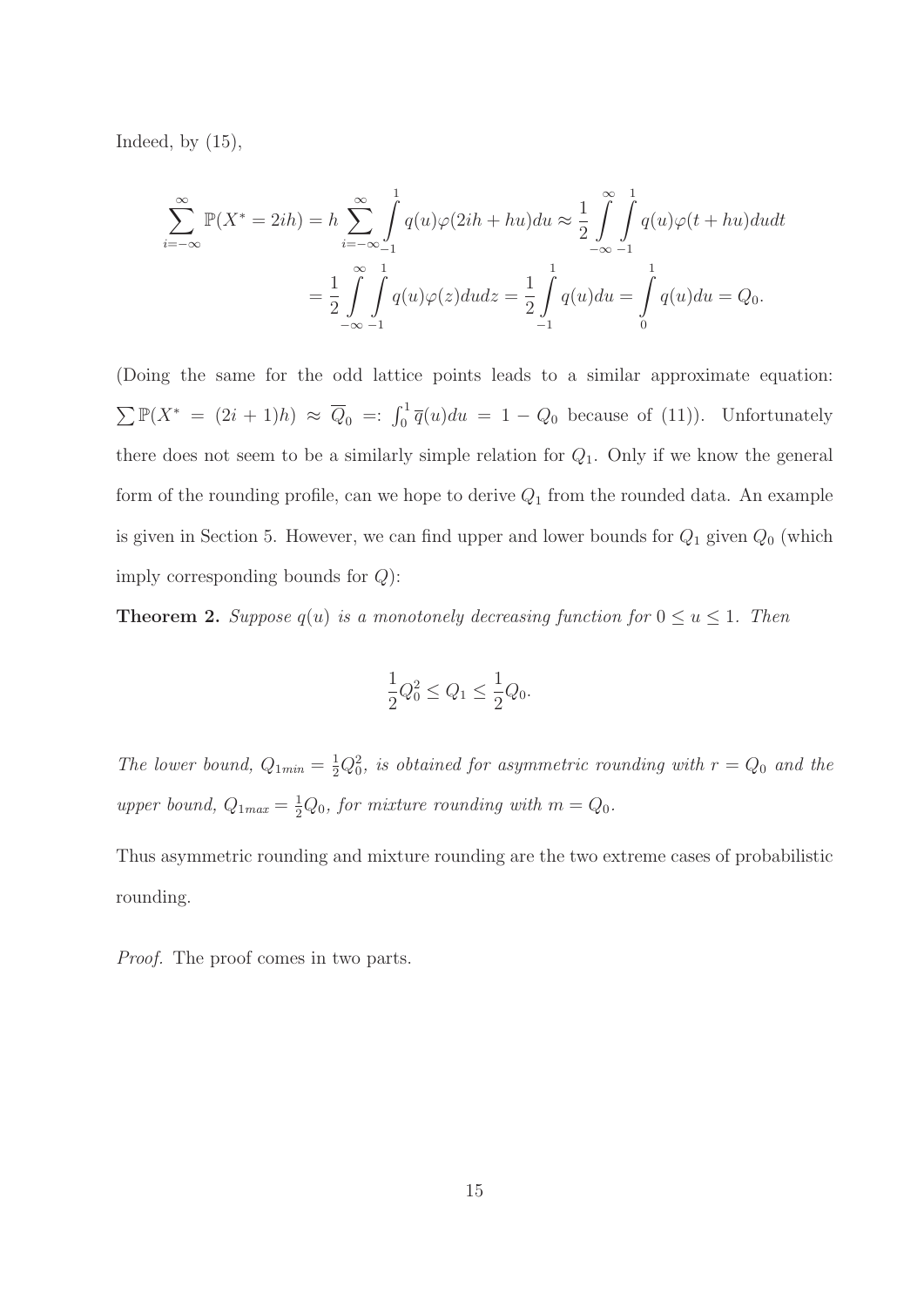1) Let  $Q_0 = r$ . Then

$$
Q_1 - \frac{1}{2}Q_0^2 = Q_1 - \frac{r^2}{2}
$$
  
=  $\int_0^r uq(u)du - \int_0^r udu$   
=  $-\int_0^r u(1 - q(u))du + \int_r^1 uq(u)du$   
 $\geq -r \int_0^r (1 - q(u))du + r \int_r^1 q(u)du$   
=  $r \left( -\int_0^r du + \int_0^1 q(u)du \right)$   
=  $r(-r + Q_0) = 0.$ 

Thus

$$
Q_1 \ge \frac{1}{2}Q_0^2.
$$

2) Let  $Q_0 = m$ . Since  $q(u)$  was supposed to be monotonely decreasing, there exists  $u_0$ ,  $0 \le u_0 \le 1$ , such that

$$
q(u) \ge m \text{ for } u \le u_0
$$
  

$$
q(u) \le m \text{ for } u \ge u_0.
$$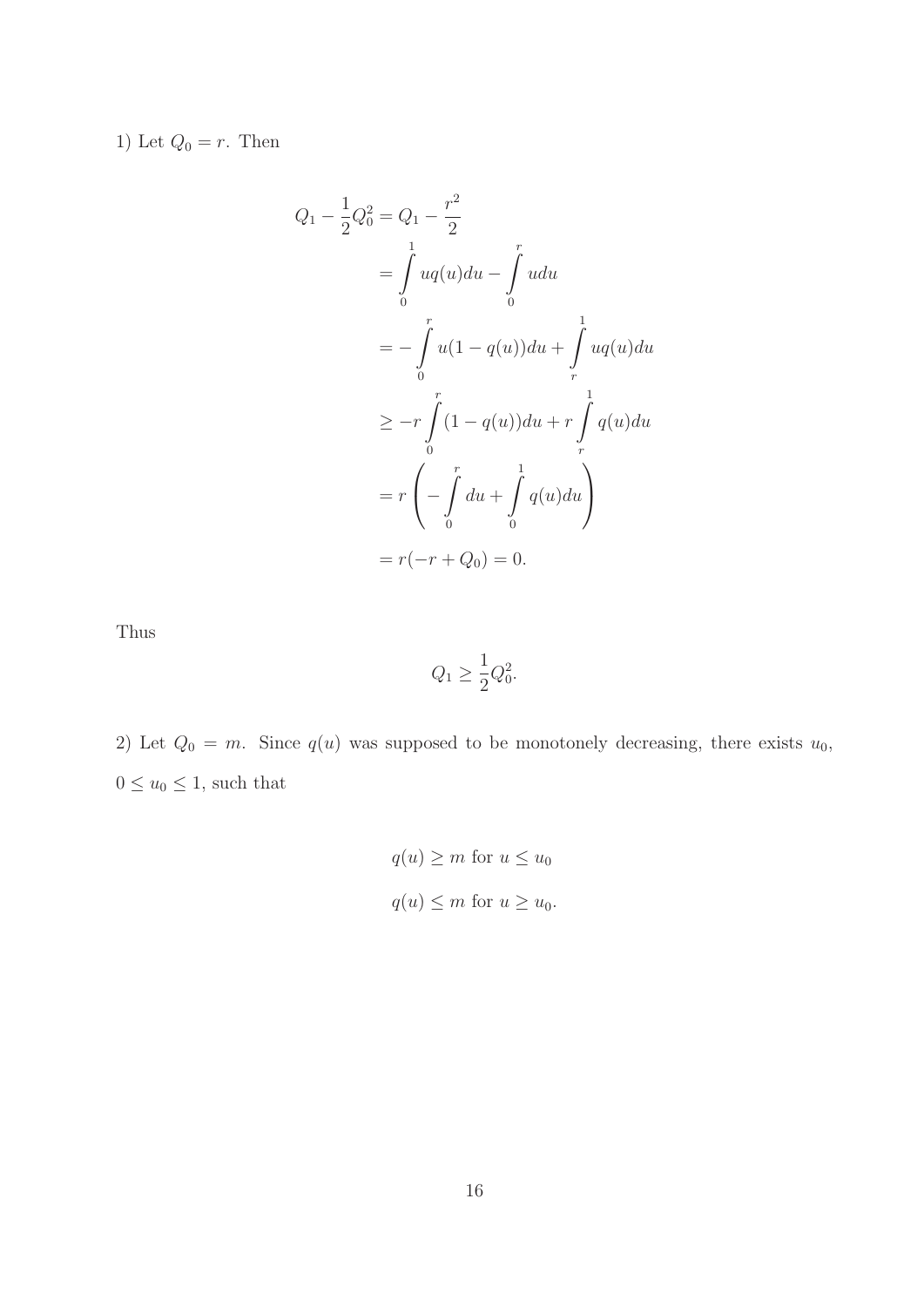Then

$$
\frac{1}{2}Q_0 - Q_1 = \frac{m}{2} - \int_0^1 uq(u)du
$$
  
= 
$$
\int_0^1 u(m - q(u))du
$$
  
= 
$$
-\int_0^{u_0} u(q(u) - m)du + \int_{u_0}^1 u(m - q(u))du
$$
  

$$
\ge -u_0 \int_0^{u_0} (q(u) - m)du + u_0 \int_{u_0}^1 (m - q(u))du
$$
  
= 
$$
u_0 \int_0^1 (m - q(u))du
$$
  
= 
$$
u_0(m - Q_0) = 0.
$$

Thus

$$
Q_1 \leq \frac{1}{2}Q_0.
$$

## 4 Regression

Doing regressions with rounded data may lead to biased estimates. For a linear regression of Y on X, we need to compute not only means and variances but also the covariance of  $X$  and  $Y$ . Let us assume that  $X$  and  $Y$  are two continuous random variables with joint density  $\varphi(x, y)$ . We consider two cases, one where both variables have been rounded and another where only one variable,  $X$  say, has been rounded. In the first case, assume that  $X$ has been rounded to  $X^*$  just as in Section 2 with rounding width  $h_x$  and rounding profiles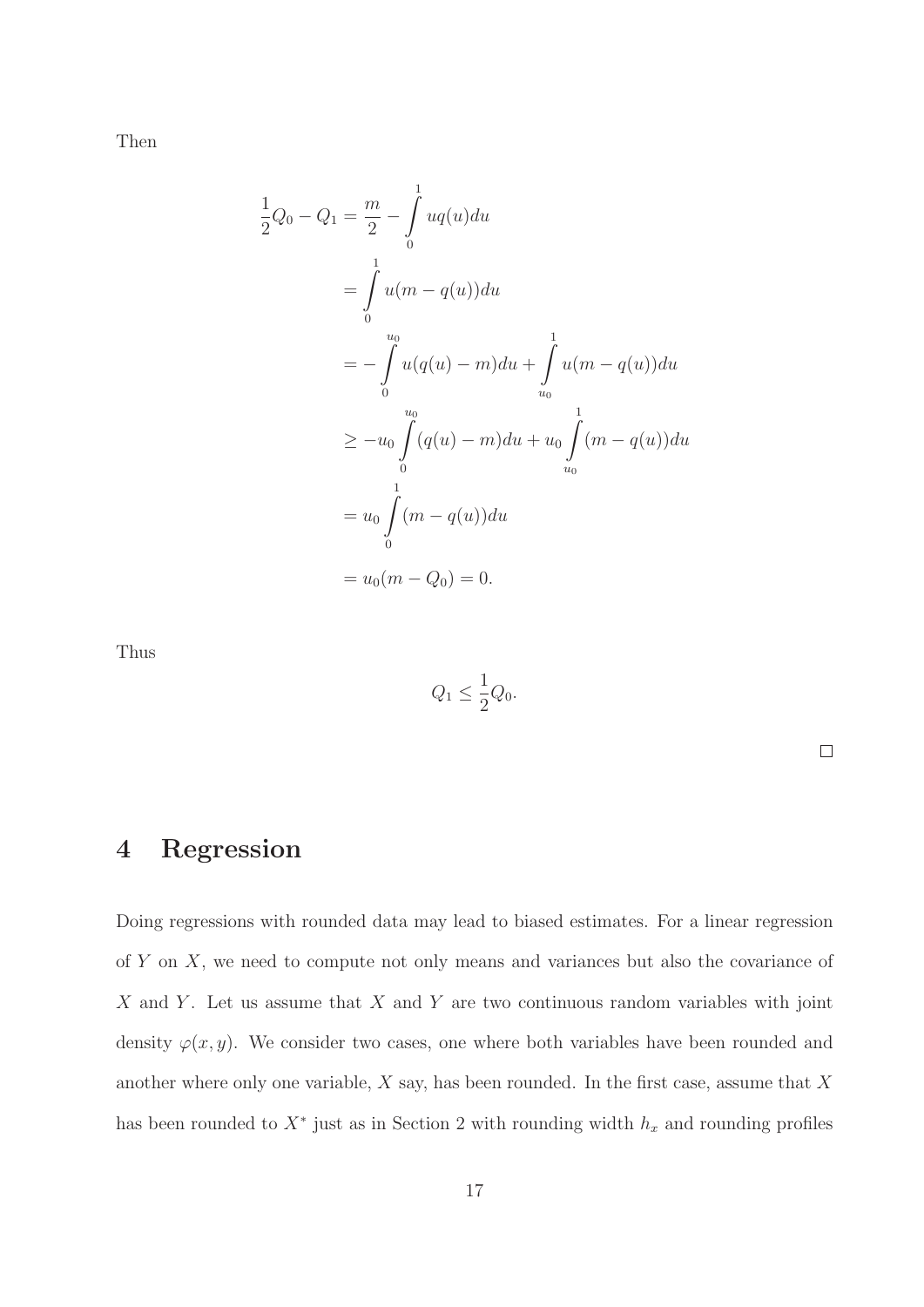$q_x$  and  $\overline{q}_x$  and that Y has been rounded to Y<sup>\*</sup> with width  $h_y$  and profiles  $q_y$  and  $\overline{q}_y$ . We assume that the two rounding procedures are stochastically independent. Then

(25) 
$$
\mathbb{E}X^*Y^* = \sum_{i=-\infty}^{\infty} \sum_{j=-\infty}^{\infty} 2ih_x 2jh_y \mathbb{P}(X^* = 2ih_x, Y^* = 2jh_y) + \sum_{i=-\infty}^{\infty} \sum_{j=-\infty}^{\infty} (2i+1)h_x 2jh_y \mathbb{P}(X^* = (2i+1)h_x, Y^* = 2jh_y) + \sum_{i=-\infty}^{\infty} \sum_{j=-\infty}^{\infty} 2ih_x (2j+1)h_y \mathbb{P}(X^* = 2ih_x, Y^* = (2j+1)h_y) + \sum_{i=-\infty}^{\infty} \sum_{j=-\infty}^{\infty} (2i+1)h_x (2j+1)h_y \mathbb{P}(X^* = (2i+1)h_x, Y^* = (2j+1)h_y).
$$

Let us consider only the first double sum. With the help of the profile functions  $q_x$  and  $q_y$ it can be written as

$$
\sum_{i=-\infty}^{\infty} \sum_{j=-\infty}^{\infty} 2ih_x 2jh_y \int_{-\infty}^{\infty} \int_{-\infty}^{\infty} \mathbb{P}(X^* = 2ih_x, Y^* = 2jh_y)|X = x, Y = y)\varphi(x, y)dxdy
$$
  
= 
$$
\sum_{i} \sum_{j} 2ih_x 2jh_y \int_{-\infty}^{\infty} \int_{-\infty}^{\infty} q_x (\frac{x - 2ih_x}{h_x}) q_y (\frac{y - 2jh_y}{h_y})\varphi(x, y)dxdy
$$
  
= 
$$
\sum_{i} \sum_{j} 2ih_x 2jh_y h_x h_y \int_{-1}^{1} \int_{-1}^{1} q_x(u) q_y(v)\varphi(2ih_x + h_x u, 2jh_y + h_y v)dudv.
$$

Replacing  $2ih_x$  and  $2jh_y$  with continuous variables t and s and  $2h_x$  and  $2h_y$  with the differentials dt and ds, respectively, and the double sum with a double integral, the double sum becomes approximately

$$
\frac{1}{4} \int_{-\infty}^{\infty} \int_{-\infty}^{\infty} \int_{-1}^{1} \int_{-1}^{1} q_x(u) q_y(v) \varphi(t + h_x u, s + h_y v) du dv dt ds.
$$

The other three double sums of (25) can be transformed in the same way. We get similar results, except that the product term  $q_x(u)q_y(v)$  is replaced with  $\overline{q}_x(u)q_y(v)$ ,  $q_x(u)\overline{q_y}(v)$ ,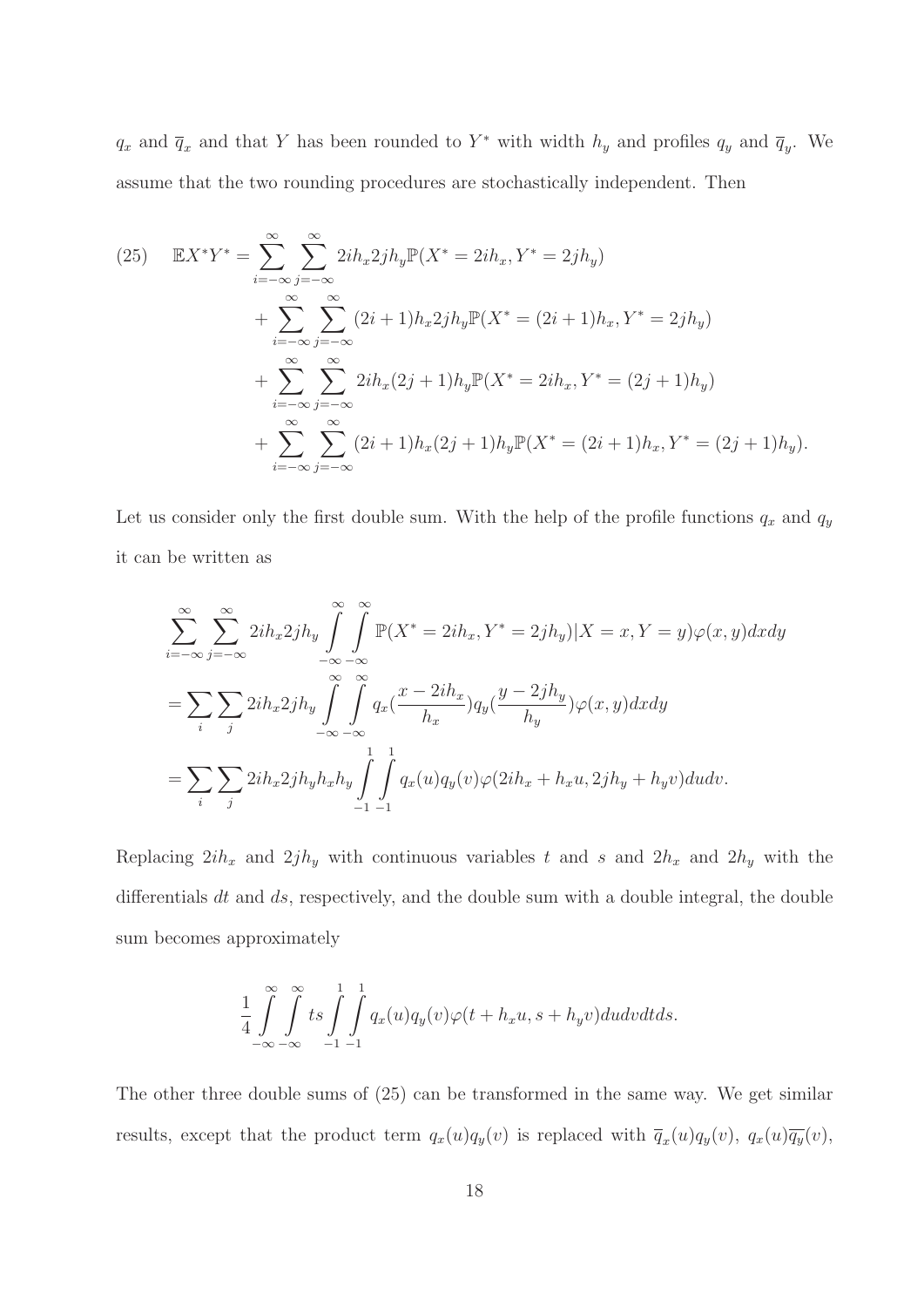and  $\overline{q_x}(u)\overline{q_y}(v)$ , respectively. Collecting terms, we have the approximation

$$
\mathbb{E}X^*Y^* \approx \frac{1}{4} \int_{-\infty}^{\infty} \int_{-\infty}^{\infty} \int_{-1}^{1} \int_{-1}^{1} [q_x(u) + \overline{q_x}(u)][q_y(v) + \overline{q_y}(v)] \varphi(t + h_x u, s + h_y v) du dv dt ds.
$$

With the change of variables  $z = t + h_x u$ ,  $w = s + h_y v$ ,  $u = u$ ,  $v = v$ ,

$$
\mathbb{E}X^*Y^* \approx \frac{1}{4} \int_{-\infty}^{\infty} \int_{-\infty}^{\infty} \int_{-1}^{1} \int_{-1}^{1} (z - h_x u)(w - h_y v)[q_x(u) + \overline{q_x}(u)][q_y(v) + \overline{q_y}(v)] du dv \varphi(z, w) dz dw
$$
  
\n
$$
= \frac{1}{4} \int_{-\infty}^{\infty} \int_{-\infty}^{\infty} z w \varphi(z, w) dz dw \int_{-1}^{1} \int_{-1}^{1} [q_x(u) + \overline{q_x}(u)][q_y(v) + \overline{q_y}(v)] du dv
$$
  
\n
$$
= \frac{1}{4} \int_{-\infty}^{\infty} \int_{-\infty}^{\infty} z w \varphi(z, w) dz dw \cdot 4 = \mathbb{E}XY
$$

because of (21). It follows that a similar approximation also holds for the covariances:

$$
\mathbb{C}ov(X^*,Y^*) \approx \mathbb{C}ov(X,Y).
$$

In the second case, where only  $X$  has been rounded with  $h$  as rounding width and  $q$  as rounding profile, we have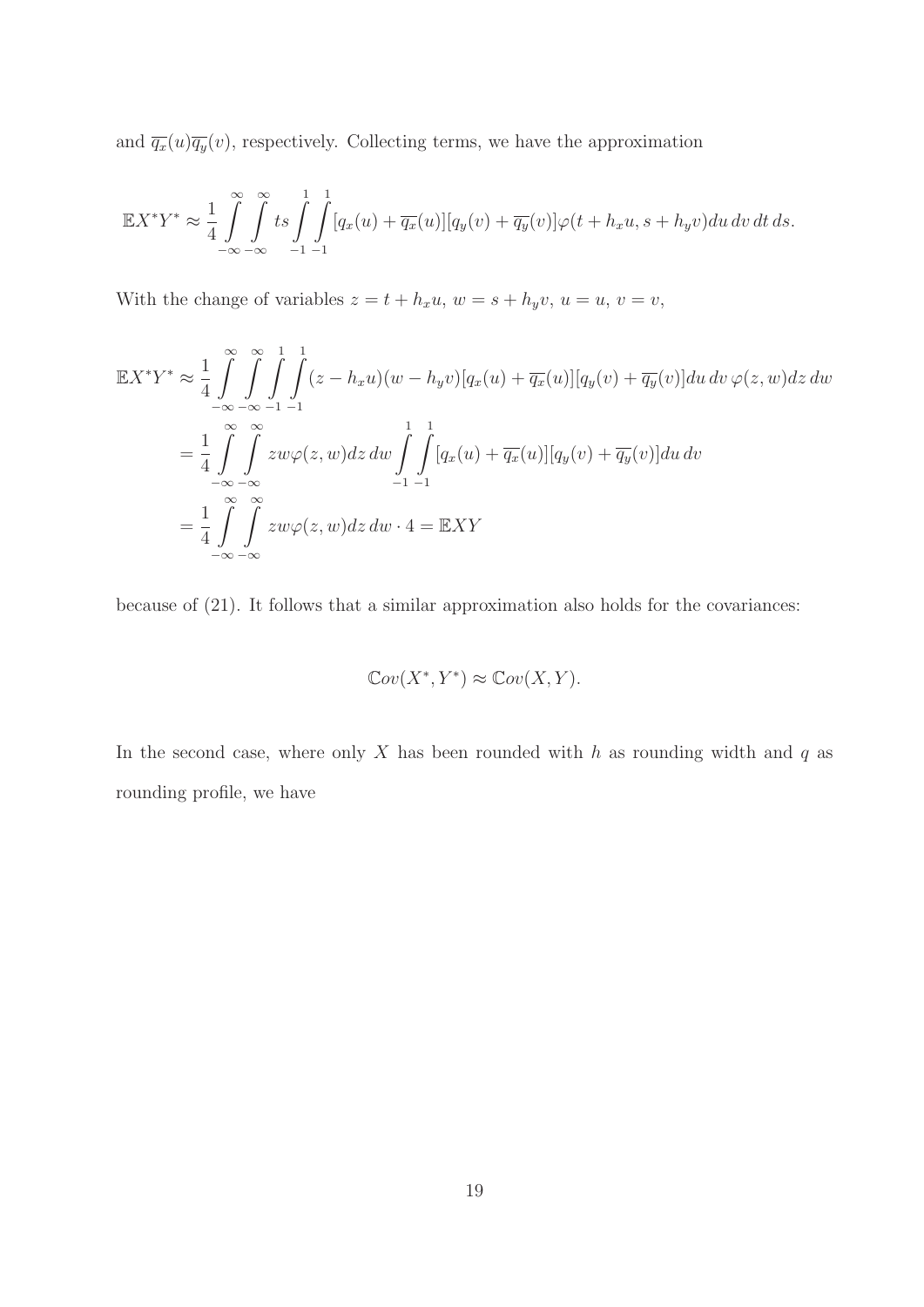$$
\mathbb{E}X^{*}Y = \sum_{i=-\infty}^{\infty} \int_{-\infty}^{\infty} 2ihy \mathbb{P}(X^{*} = 2ih|X = x)\varphi(x,y)dx dy
$$
  
+ 
$$
\sum_{i=-\infty}^{\infty} \int_{-\infty}^{\infty} (2i+1)hy \mathbb{P}(X^{*} = (2i+1)h|X = x)\varphi(x,y)dx dy
$$
  
= 
$$
\sum_{i=-\infty}^{\infty} \int_{-\infty}^{\infty} 2ihyh \int_{-1}^{1} q(u)\varphi(2ih + hu, y)du dy
$$
  
+ 
$$
\sum_{i=-\infty}^{\infty} \int_{-\infty}^{\infty} (2i+1)hyh \int_{-1}^{1} \overline{q}(u)\varphi((2i+1)h + hu, y)du dy
$$
  

$$
\approx \frac{1}{2} \int_{-\infty}^{\infty} \int_{-\infty}^{\infty} \int_{-1}^{1} [q(u) + \overline{q}(u)]\varphi(t + hu, y)du dt dy
$$
  
= 
$$
\frac{1}{2} \int_{-\infty}^{\infty} \int_{-\infty}^{\infty} \int_{-1}^{1} (z - hu)y[q(u) + \overline{q}(u)]\varphi(z, y)du dz dy
$$
  
= 
$$
\frac{1}{2} \int_{-\infty}^{\infty} \int_{-\infty}^{\infty} zy \int_{-1}^{1} [q(u) + \overline{q}(u)]du\varphi(z, y)dz dy
$$
  
= 
$$
\mathbb{E}XY,
$$

because  $\int$ 1  $-1$  $uq(u)du = \int$ 1  $-1$  $u\overline{q}(u)du = 0$  and because of (21). Again it follows that

$$
\mathbb{C}ov(X^*,Y) \approx \mathbb{C}ov(X,Y).
$$

So the covariance between two continuous variables never changes much by rounding, regardless of whether only one or both variables are rounded, so long as the regularity conditions for good approximations in rounding are satisfied. The consequences for linear regression analysis are clear. Suppose we want to evaluate the parameters of a linear re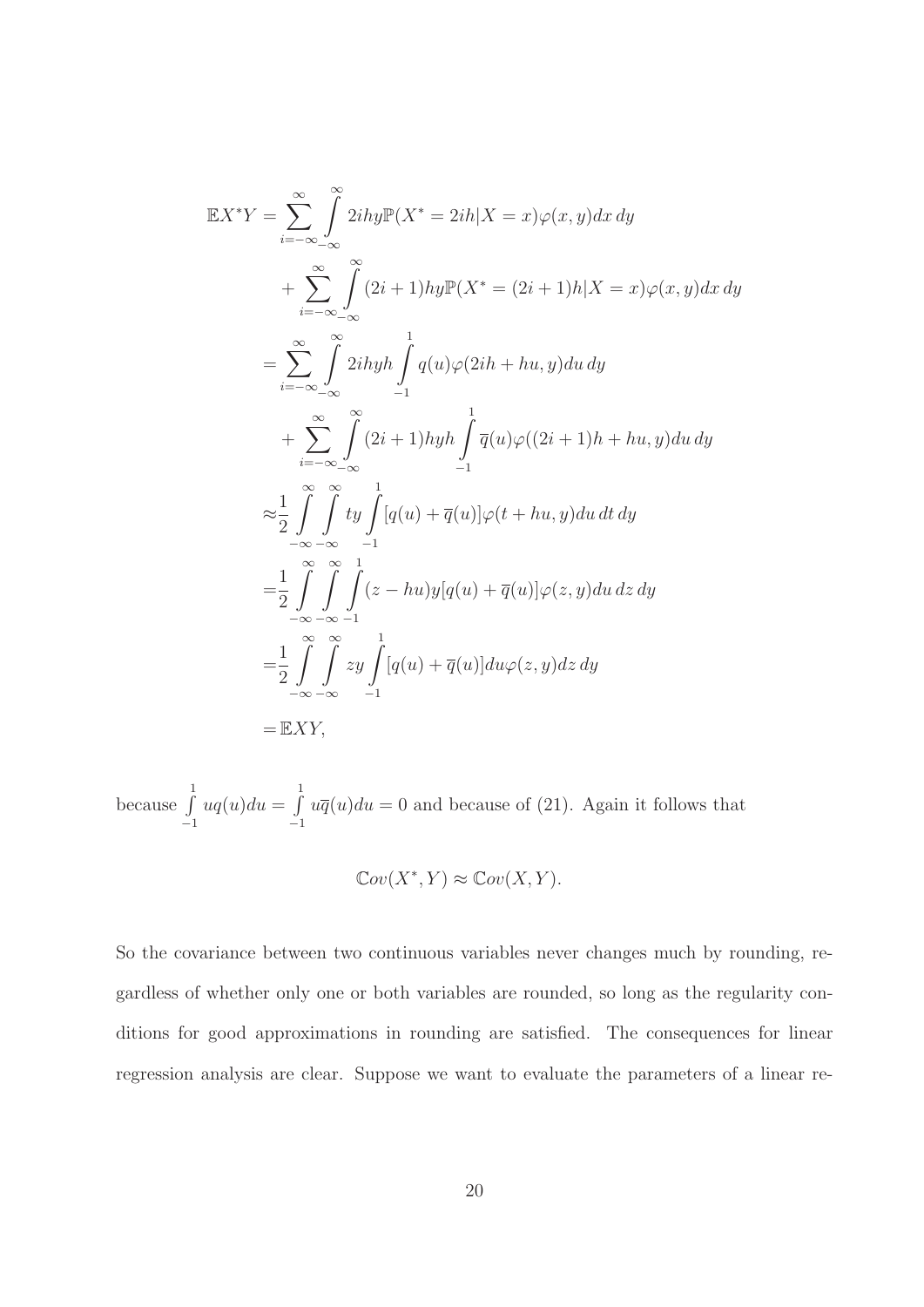gression

$$
Y = \alpha + \beta X + \epsilon
$$

by least squares and we use rounded data, the results may be biased. But they can easily be corrected with Sheppard's correction if the distributions of  $X$  and  $Y$  are sufficiently smooth and  $h_x$  and  $h_y$  are not too large. If X has been rounded (but not Y) and if

VcX <sup>∗</sup> = VX <sup>∗</sup> − Qh<sup>2</sup> (26)

is the "corrected" variance of the rounded variable  $X$  using a Sheppard-like correction, so that  $\mathbb{V}_c X^* \approx \mathbb{V} X$ , then a corrected slope parameter is given by

(27) 
$$
\beta_c = \beta^* \frac{\mathbb{V} X^*}{\mathbb{V}_c X^*},
$$

where  $\beta^* = \frac{\text{Cov}(X^*,Y)}{X^*}$  is the slope parameter of the regression with the rounded variable:  $Y = \alpha^* + \beta^* X^* + \epsilon^*$ . Then  $\beta_c$  will be approximately equal to  $\beta = \frac{\mathbb{C}ov(X,Y)}{X}$  $\frac{\partial(X,Y)}{\partial X}$ . The same conclusion follows if also Y has been rounded, in which case  $\beta^* = \frac{\mathbb{C}ov(X^*, Y^*)}{\mathbb{V}X^*}$  and  $\beta_c$  is again given by (27). However, if X has not been rounded but only Y,  $\beta^*$  will be approximately equal to  $\beta$  and no correction is needed. In summary, a correction is only necessary if X has been rounded and then (27) together with (26) gives the correction formula.

If the residual variance

$$
\sigma_{\epsilon}^2 = \mathbb{V}Y - \frac{\mathbb{C}ov(X, Y)^2}{\mathbb{V}X}
$$

is computed from rounded variables  $X^*$  and  $Y^*$  in place of X and Y, then  $\sigma_{\epsilon^*}^2$  will be biased.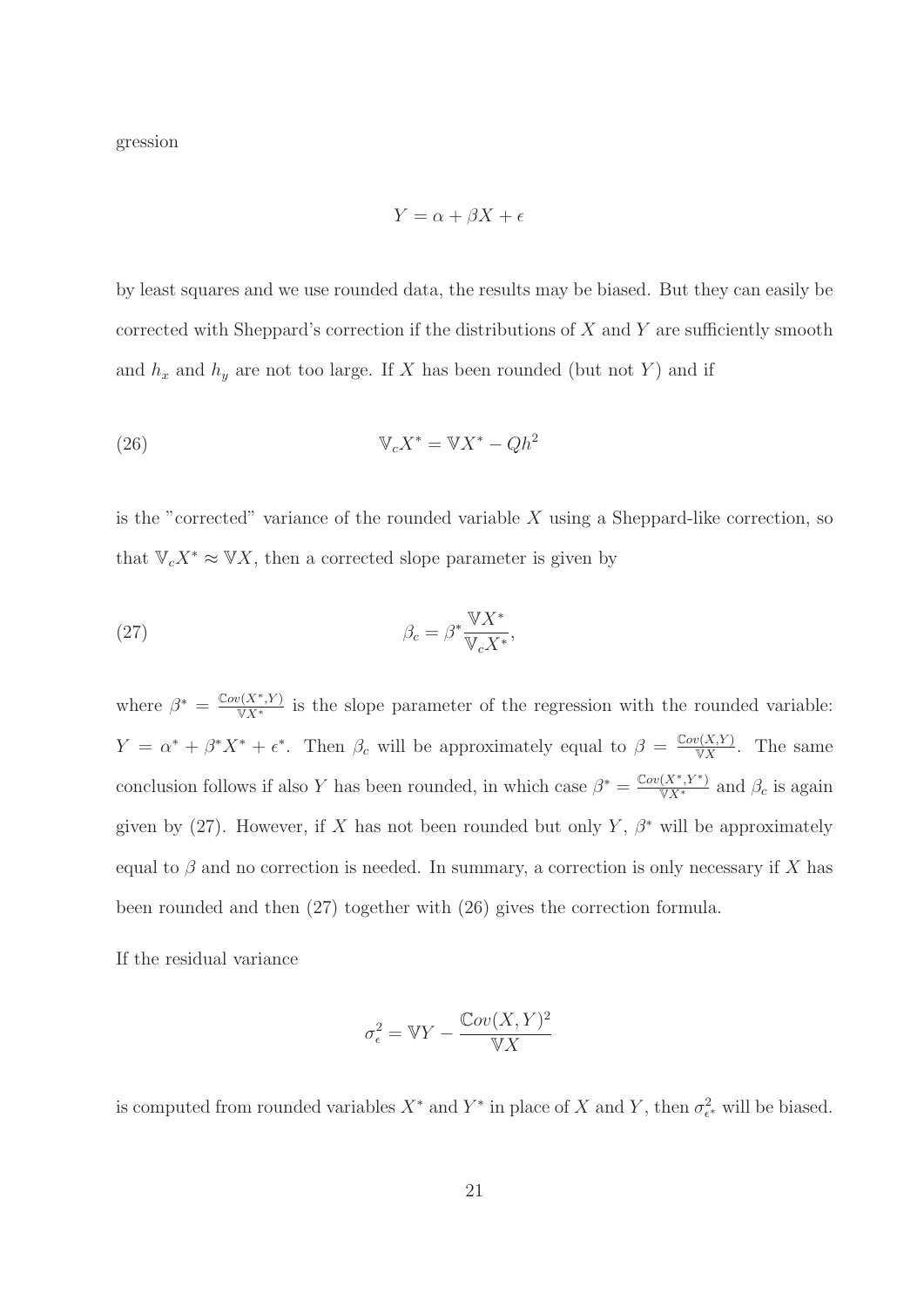But a corrected version

$$
\sigma_{\epsilon,c}^2 = \mathbb{V}_c Y^* - \frac{\mathbb{C}ov(X^*,Y^*)^2}{\mathbb{V}_c X^*}
$$

will be approximately unbiased. If  $X$  or  $Y$  have not been rounded the corresponding variance corrections are, of course, not needed.

### 5 Determining  $Q_1$  and  $Q$

In Section 3 we noted that we need to know the general form of  $q(u)$  in order to be able to compute  $Q_1$  and  $Q$  from a given distribution of the rounded variable  $X^*$ . If  $q(u)$  depends on only one unknown parameter, which is related one-to-one to  $Q_0$ , then  $Q_1$  can be determined from  $Q_0$ , which in turn can be computed from the distribution of  $X^*$ , see (24). Examples are asymmetric rounding and mixture rounding.

However, if  $q(u)$  depends on two (or more) unknown parameters,  $\alpha$  and  $r$ , say, things are more difficult. One might still be able to determine  $Q_1$  if in addition to knowing the function  $q(u; \alpha, r)$  one also knows the distribution of the unrounded variable X apart from a few unknown parameters.

To be more specific, suppose we know that  $X \sim N(\mu, \sigma^2)$  with unknown  $\mu$  and  $\sigma^2$  and suppose we can plausibly specify a function  $q(u; \alpha, r)$  of the following form

(28) 
$$
q(u; \alpha, r) = \begin{cases} 1 - \frac{1}{2} (\frac{u}{r})^{\alpha} & \text{for } 0 \le u \le r \\ \frac{1}{2} (\frac{1-u}{1-r})^{\alpha} & \text{for } r \le u \le 1 \end{cases}
$$

with  $0 \le r \le 1, \alpha \ge 0$ . Then using higher moments of  $X^*$ , one can derive equations for the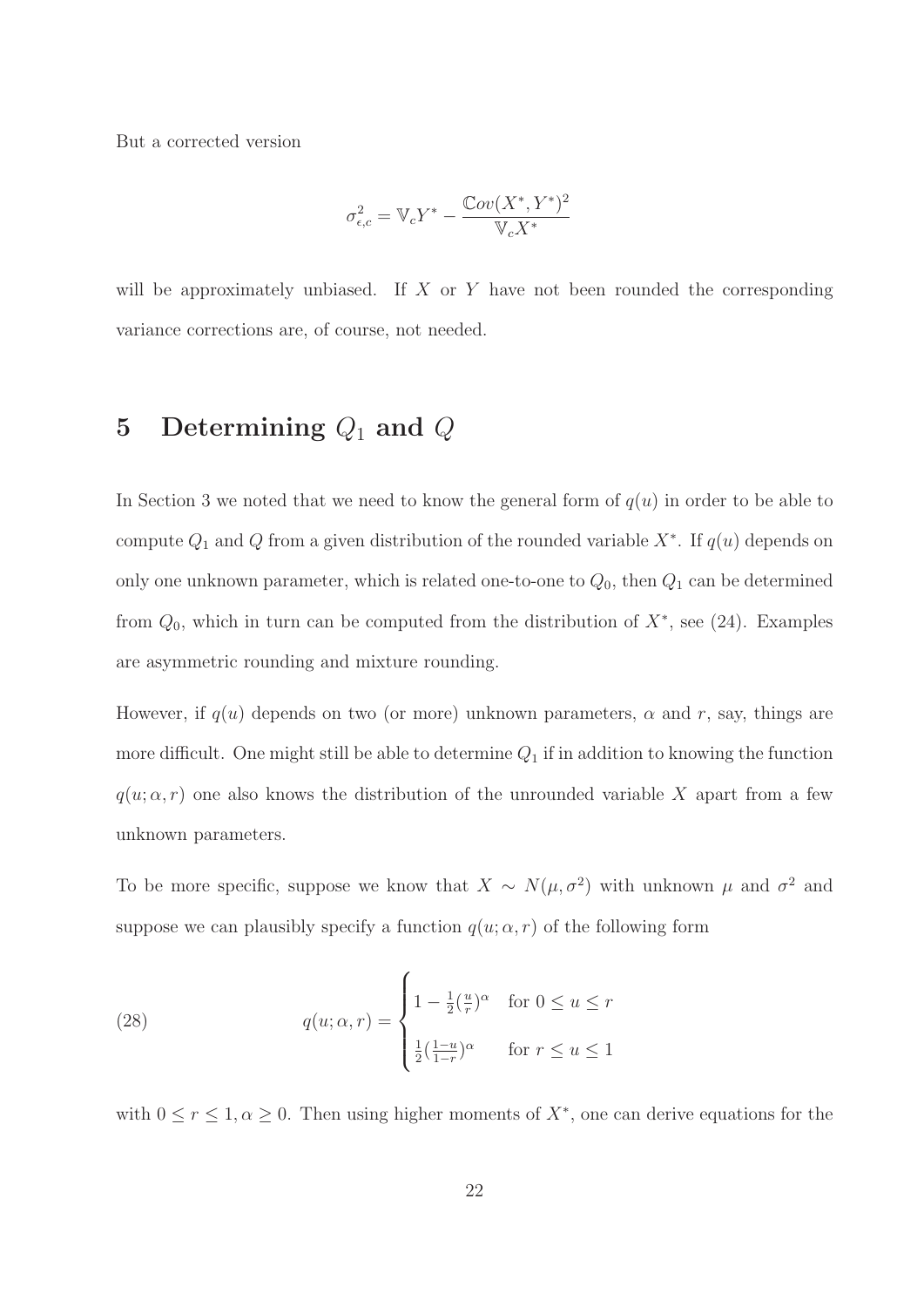unknown parameters r and  $\alpha$ . If these were solved for r and  $\alpha$ , the profile function  $q(u)$ would be completely specified and  $Q_1$  could be determined.

This procedure, however, is rather complicated. But a simplified problem can be solved. Suppose we know that the rounding procedure (28) is a symmetric one, then  $r=\frac{1}{2}$  $rac{1}{2}$  and the function  $q(u; \alpha, r)$  reduces to a one-parameter family:

(29) 
$$
q(u; \alpha) = \begin{cases} 1 - 2^{\alpha - 1} u^{\alpha} & \text{for } 0 \le u \le \frac{1}{2} \\ 2^{\alpha - 1} (1 - u)^{\alpha} & \text{for } \frac{1}{2} \le u \le 1. \end{cases}
$$

The profile function specializes to the case of simple rounding if  $\alpha = \infty$  and to the case of mixture rounding with  $m = \frac{1}{2}$  $\frac{1}{2}$  if  $\alpha = 0$ . For  $\alpha = 1$ , the profile function becomes  $q(u) = 1 - |u|, -1 \le u \le 1.$ 

The parameter  $\alpha$  is not in a one-to-one relation with  $Q_0$ . Indeed,  $Q_0 = \frac{1}{2}$  $\frac{1}{2}$ , whatever the value of  $\alpha$ . But  $\alpha$  determines  $Q_1$ . So, once  $\alpha$  is known,  $Q_1$  is also known and the generalized Sheppard correction can be used. Indeed with some algebra one obtains (see appendix)

(30) 
$$
Q_1 = \frac{1}{4} \left( \frac{1}{2} + \frac{1}{(\alpha + 1)(\alpha + 2)} \right)
$$

and consequently

(31) 
$$
Q = \frac{1}{12} + \frac{1}{2(\alpha + 1)(\alpha + 2)}.
$$

In order to set up an equation for  $\alpha$ , we derive an approximate expression for the fourth moment of the rounded variable  $X^*$  by setting  $k = 4$  in (17) and using (22) and (23):

(32) 
$$
EX^{*4} \approx EX^4 + 6EX^2Qh^2 + Q'h^4.
$$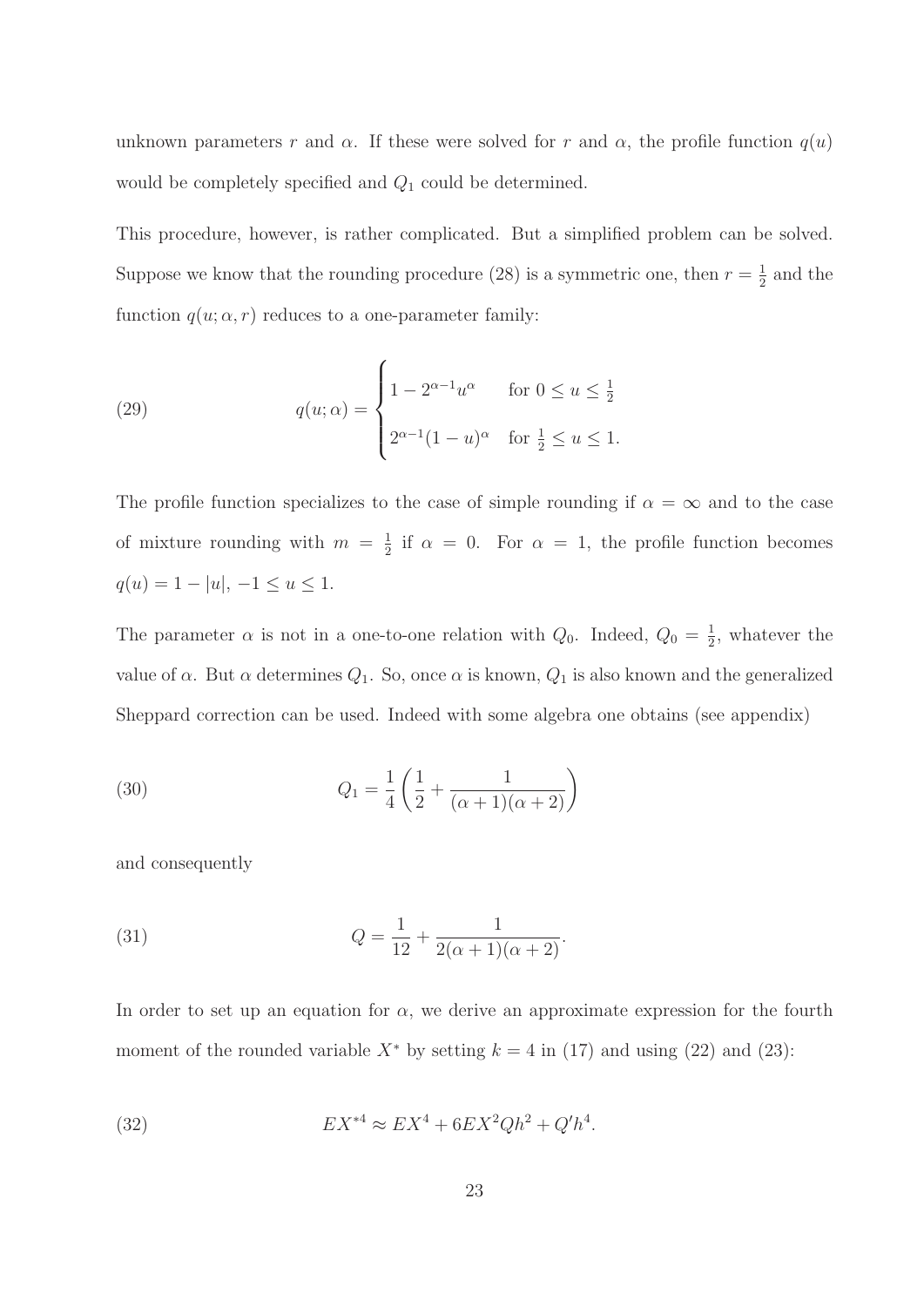As  $EX^* \approx EX$  we may as well replace X with  $X - EX$  in the moment expressions. Denoting the second and fourth central moments of X and  $X^*$  by  $\mu_2$ ,  $\mu_4$ ,  $\mu_2^*$  $x_2^*$ , and  $\mu_4^*$  $_{4}^{*}$ respectively, we can now rewrite (19) and (32) as

$$
\mu_2^* \approx \mu_2 + Q h^2
$$

$$
\mu_4^* \approx 3\mu_2^2 + 6\mu_2 Q h^2 + Q' h^4,
$$

where we used the fact that  $\mu_4 = 3\mu_2^2$  for a normal variable X. Substituting the first equation in the second one, we obtain

(33) 
$$
\mu_4^* - 3\mu_2^{*2} \approx (Q' - 3Q^2)h^4.
$$

The expression  $b(\alpha) := Q' - 3Q^2$  is a function of  $\alpha$ , which can be determined by computing  $Q_j$ ,  $j = 0, 1, 2, 3$ , according to (20) with the profile function  $q(u; \alpha)$ .  $Q_0 = \frac{1}{2}$  $\frac{1}{2}$  and  $Q_1$  have already been given, see (30). In addition (see Appendix A.1):

$$
Q_2 = \frac{1}{4} \left( \frac{1}{6} + \frac{1}{\alpha + 1} - \frac{1}{\alpha + 2} \right)
$$
  

$$
Q_3 = \frac{1}{32} \left( \frac{1}{4} + \frac{4}{\alpha + 1} - \frac{6}{\alpha + 2} + \frac{3}{\alpha + 3} - \frac{1}{\alpha + 4} \right).
$$

From this and  $(31)$  we derive Q and Q' (Appendix A.1) and finally get

$$
b(\alpha) = Q' - 3Q^2 = \frac{1}{4} \left( -\frac{1}{30} + \frac{1}{\alpha+1} - \frac{3}{\alpha+2} + \frac{3}{\alpha+3} - \frac{1}{\alpha+4} - \frac{3}{(\alpha+1)^2(\alpha+2)^2} \right).
$$

Denoting  $\delta := (\mu_4^* - 3\mu_2^{*2})/h^4$ , we have the approximate equation

$$
\delta \approx b(\alpha),
$$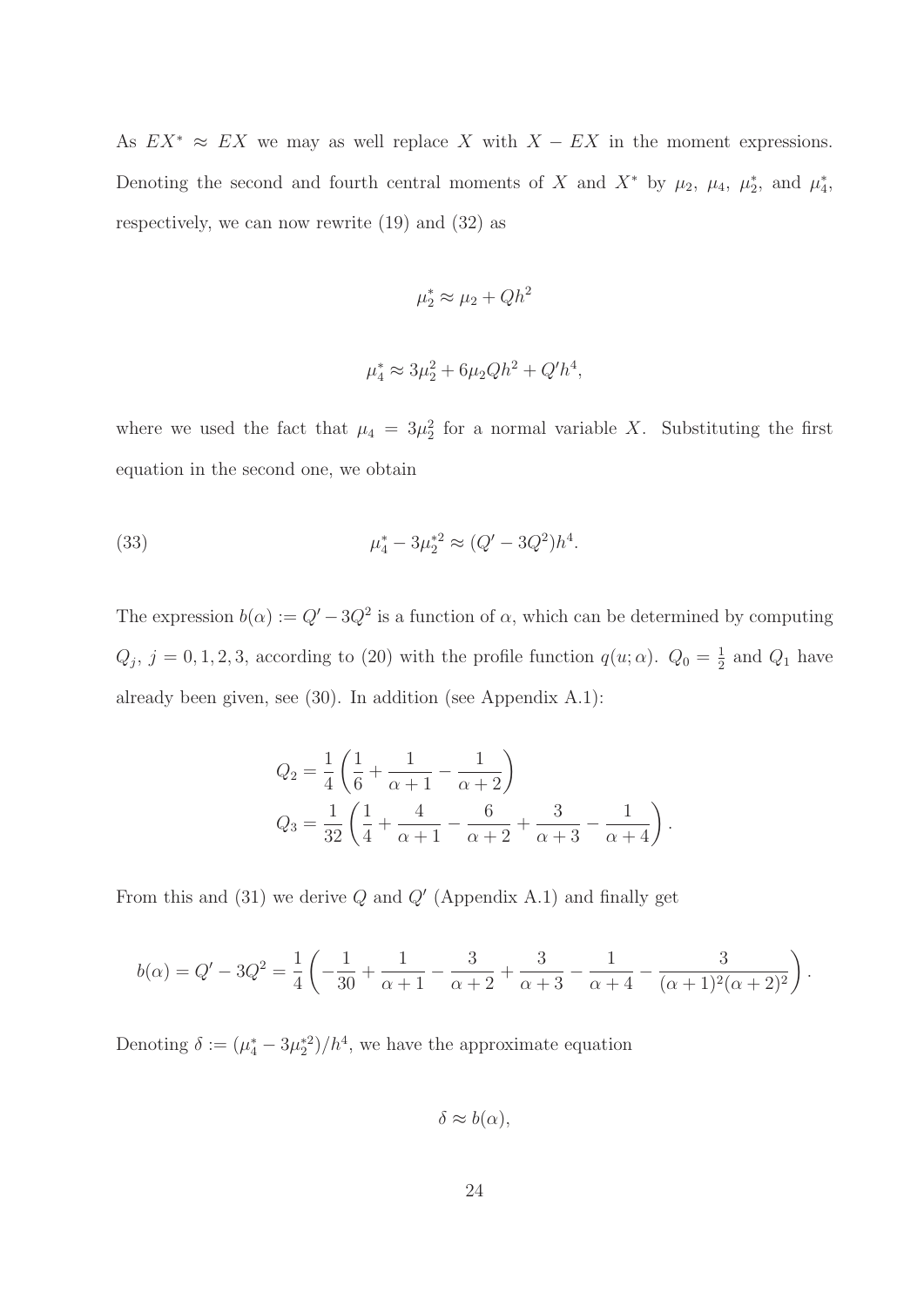which we can solve for  $\alpha$ . The approximation is very accurate for h not too large  $(h < 1.5)$ . So one might expect a rather accurate solution. Unfortunately, the function  $b(\alpha)$  is not monotone for  $0 \le \alpha \le \infty$ . It increases from  $b(0) = -\frac{2}{15} = -0.133$  up to a maximum value of  $b_{max} = -0.00826$  at  $\alpha = \alpha_{max} = 4.71$  and then decreases to the asymptotic value of  $-\frac{1}{120}$  = -0.00833. So for all values  $\delta > -0.00833$ , the equation has two solutions  $\alpha$ . Before it reaches its maximum, the curve  $b(\alpha)$  intersects the asymptotic line (-0.00833) at  $\alpha = 3.38$ . All solutions  $\alpha > 3.38$  have a second solution in the same range  $\alpha > 3.38$ . If the first solution is near the critical value 3.38, the other one is extremely large. Fortunately, we are not so much interested in a precise value of  $\alpha$  but rather in the constant Q of Sheppard's correction. But the function  $Q = Q(\alpha)$  becomes very flat for  $\alpha > 3.88$  and its values come close to the asymptotic value  $Q(\infty) = \frac{1}{12}$ , which is Sheppard's correction for simple rounding. Thus it is suggested to use Sheppard's correction for simple rounding whenever one gets a solution for  $\alpha$  (or rather two solutions) greater than 3.88.

Let us consider another case, where asymmetry is involved. Suppose we only want to decide between the two extreme rounding models: asymmetric rounding with asymmetry parameter  $r$  or mixture rounding with mixture parameter  $m$ . In both cases,  $r$  or  $m$  can be found, at least approximately, from the rounded data via  $Q_0$ , see (24), where  $Q_0 = r$ or  $Q_0 = m$ , respectively. Again a decision between these two cases can be made if X  $\sim$  $N(\mu, \sigma^2)$  by looking at the quantity  $\mu_4^* - 3\mu_2^{*2}$ . Computing this quantity for the two cases we get (see Appendix A.2)

(34) 
$$
\mu_4^* - 3\mu_2^{*2} \approx \begin{cases}\n-\frac{2}{15}h^4 & \text{for mixture rounding,} \\
-\left[\frac{1}{3}\left\{r^3 + (1-r)^3\right\}^2 - \frac{1}{5}\left\{r^5 + (1-r)^5\right\}\right]h^4 & \text{for asymm. rounding.}\n\end{cases}
$$

For  $r = 0$  or  $r = 1$ , these two expressions become identical. In practice none of these two expressions may come close to  $\mu_4^* - 3\mu_2^{*2}$ . But we may choose that rounding model for which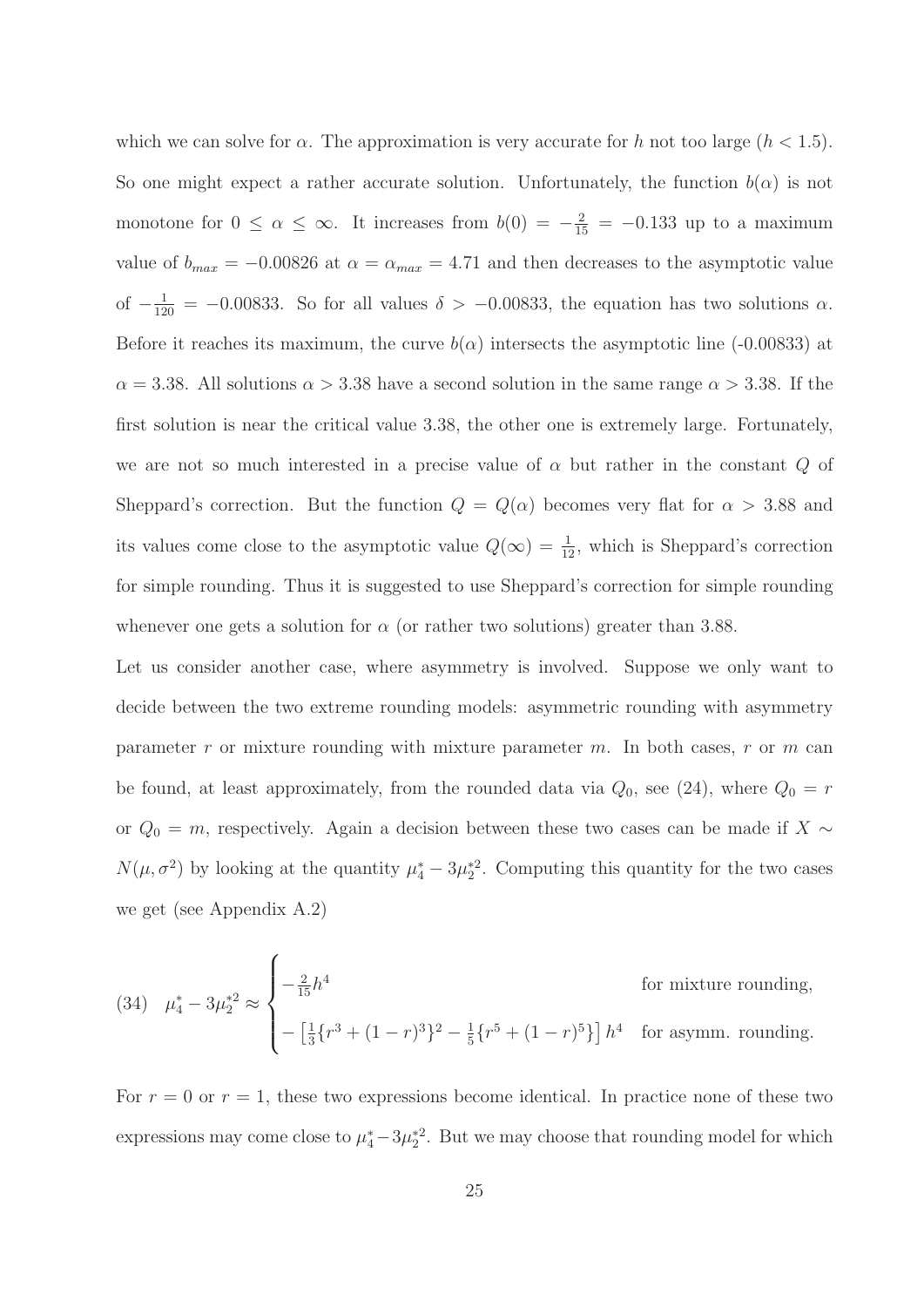(34) is best satisfied.

#### 6 Example

In Figure 1, a distribution of 1576 height measurements (in inches) is shown with integer and half-integer values, see Coclanis and Komlos (1995). The integer values show a clear preponderance over the half-integer values. So here is a case for (asymmetric) probabilistic rounding. The rounding lattice consists of all integer and half integer values and the lattice width is  $h = 0.5$ . The mean of the rounded data is 70.325, which we can take as an (essentially) unbiased estimate of the true mean. The variance of the rounded data is  $\sigma^{*2} = \mu_2^* = 5.647$ . Using Sheppard's correction  $h^2/12 = 0.0208$  for *simple* rounding we obtain a corrected variance  $\sigma_{cs}^2 = 5.626$ . However, because of the preference for integer valued measurements over measurements ending with 0.5 inches, Sheppard's simple correction would give a wrong result. Instead some kind of probabilistic rounding must be assumed, where the integer-valued measurements correspond to the even lattice points and the measurements ending with 0.5 to the odd lattice points of our general rounding model. We here consider only the possibility of either asymmetric rounding or mixture rounding. In order to decide which one to use, we rely on the criterion (34). First we compute the proportion of integer measurements, which is  $0.8230$ , and this is the value of r in asymmetric rounding or of m in mixture rounding due to  $(24)$ . The fourth central moment of the rounded data is computed as  $\mu_4^* = 91.5782$  and we thus have

$$
\mu_4^* - 3\mu_2^{*2} = -4.0891.
$$

The right side of  $(34)$  is  $-0.00833$  for mixture rounding and  $-0.00188$  for asymmetric rounding. Both values are quite far away from the value of  $\mu_4^* - 3\mu_2^{*2}$ . This may have several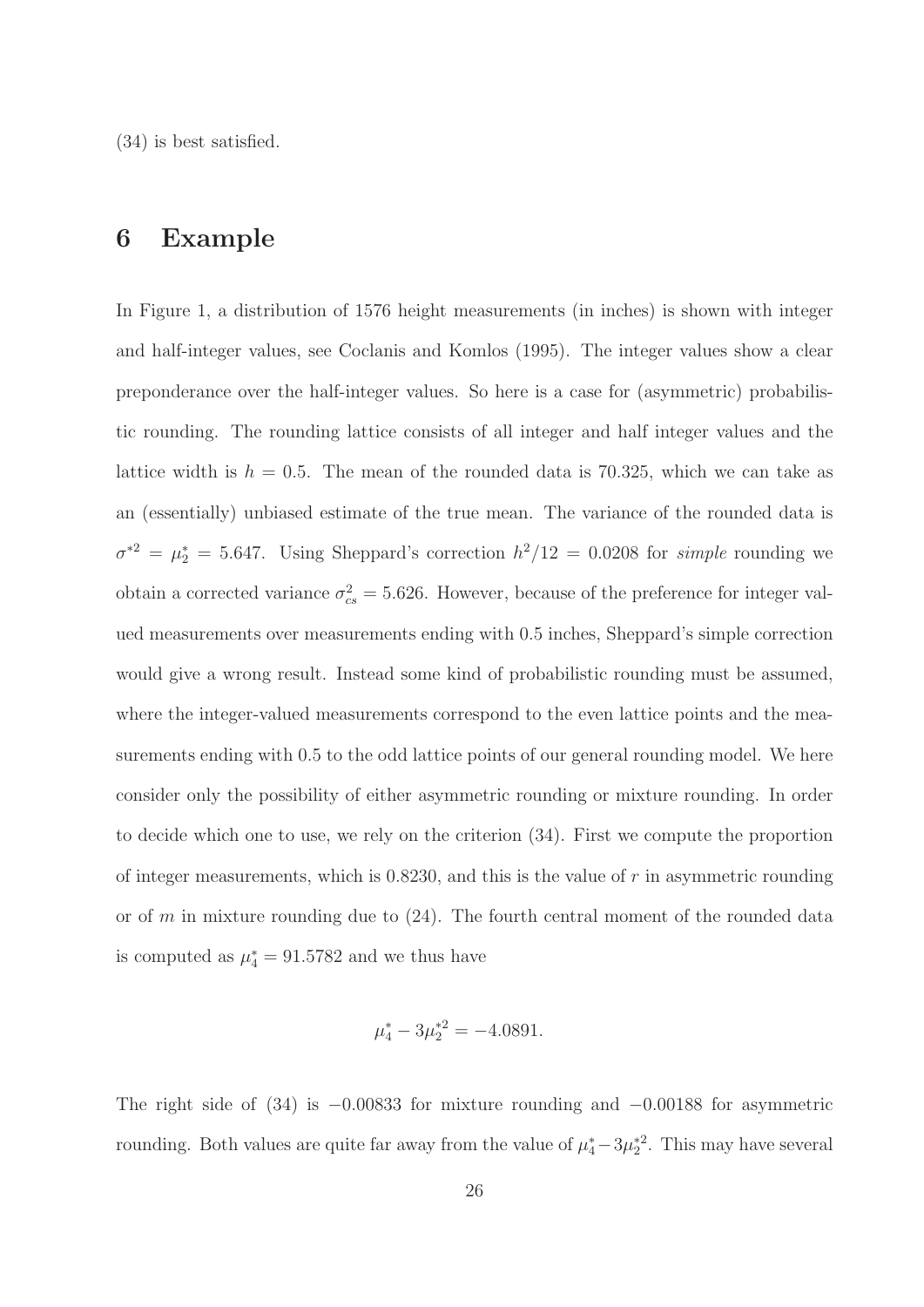reasons: sampling errors, departure from normality, a more complex rounding scheme. But since the value for mixture rounding comes closer to the value of  $\mu_4^* - 3\mu_2^{*2}$  we decide to use mixture rounding. The corrected variance, corrected with  $h^2/3 = 0.0833$ , then is:

$$
\sigma_{cm}^2 = 5.564.
$$

 $16$  $14$  $12$ Frequency (%)<br>
on co co  $\overline{\mathbf{4}}$  $\overline{2}$  $\mathbf 0$ 65  $71$ 63 64 66 67 68 69 70 72 73 74 75 76 78 77 Inches

(For asymmetric rounding with  $r = 0.8230$  the corrected variance would be  $\sigma_{ca}^2 = 5.600$ .)

Figure 1: Height of 18-year-old students in the Citadel Military Academy, measured 1920- 1940

### 7 Conclusion

Sheppard's correction for determining the variance of a random variable  $X$  which is only available as rounded values has been developed in the literature for simple rounding only. But there are many other forms of more complicated rounding procedures including asymmetric rounding, by which some numbers (such as even numbers) are preferred to others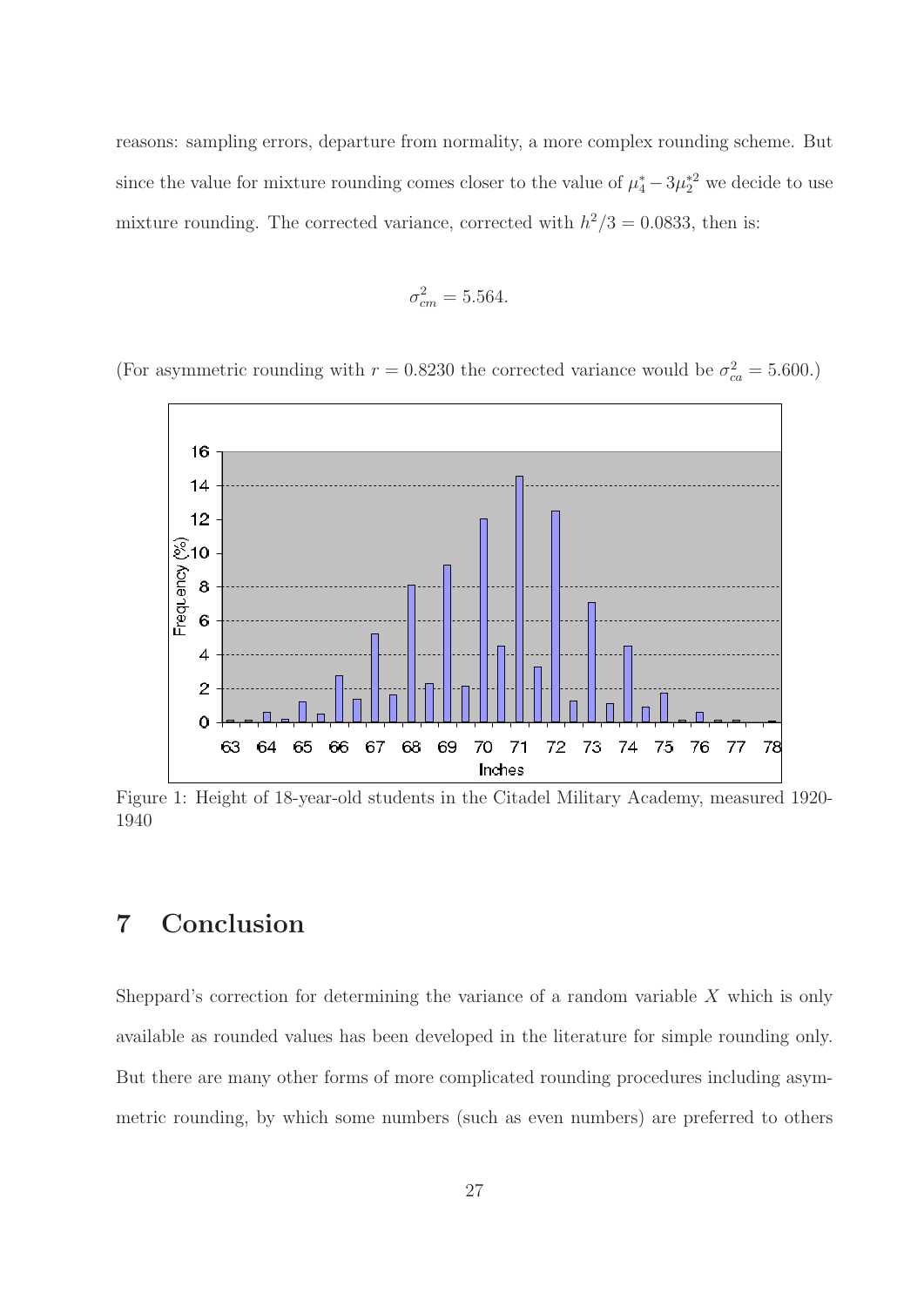(e.g., odd numbers). Probabilistic rounding is a convenient way to summarize all these various rounding procedures.

A generalized Sheppard correction formula has been derived for probabilistic rounding, which works under the same conditions as the formula for simple rounding: the distribution of X should be sufficiently smooth and the interval between neighboring rounding points should not be too large.

Generalized Sheppard's correction also serves to correct regression estimates when these are computed from rounded data.

Although no explicit correction formulas for higher moments are given, these can be derived from general formulas of higher moments presented in the paper.

The generalized Sheppard's correction depends on the form of the rounding profile function used to perform probabilistic rounding. An attempt is made to determine this form in one particular case from the rounded data, which are the only data available to the statistician.

In this paper, we focused on a particular form of asymmetric rounding, where only even and odd rounding points were involved. More generally, one could have different preferences for rounding to even or odd points and in addition to points ending with the digit 5 and still other preferences for rounding to points ending with the digit 0. All the different preferences could be modeled probabilistically with different rounding profile functions. Such a scenario of multiple asymmetric rounding could be on the agenda for future research.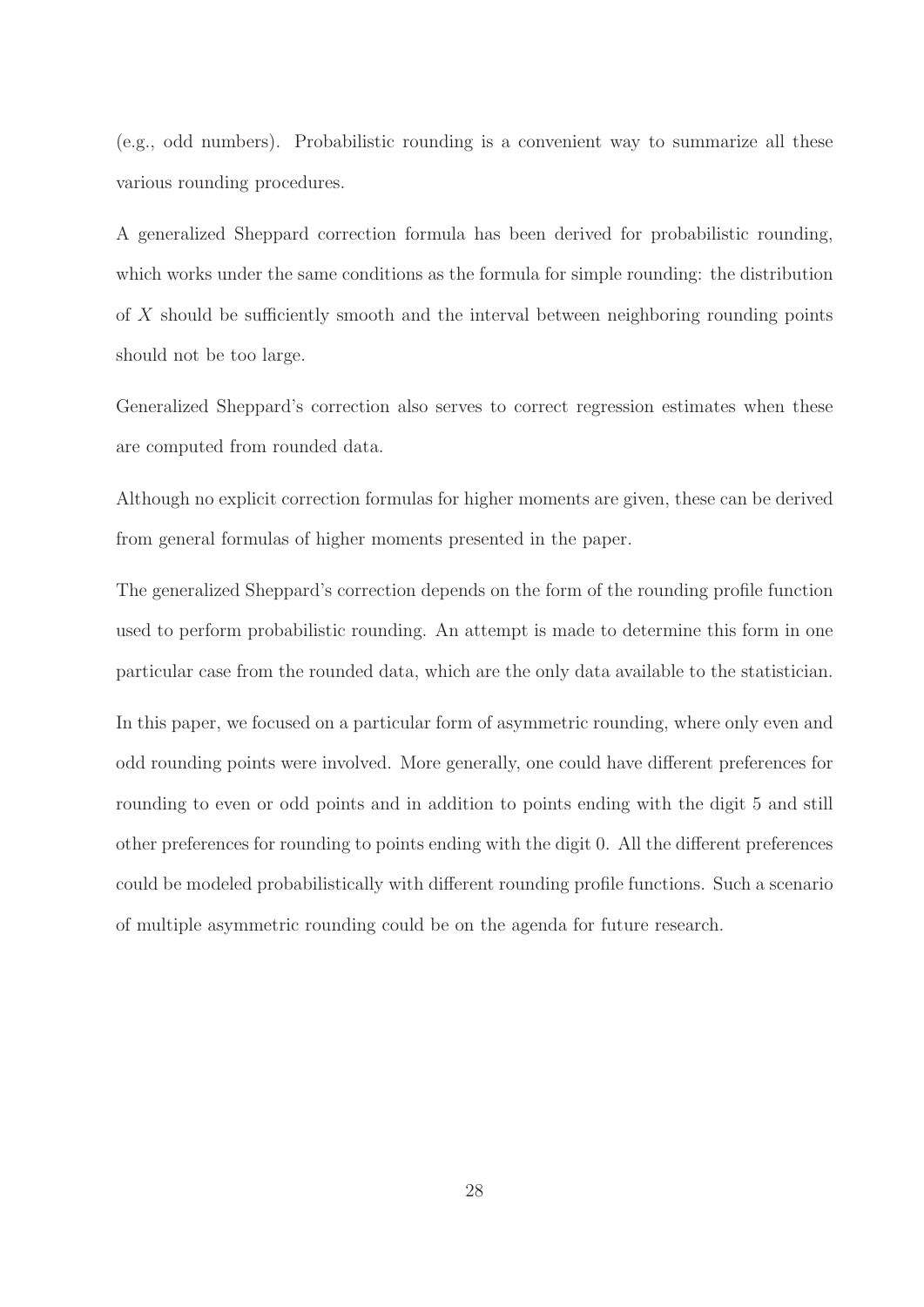# Appendix

# A.1 Half moments of a symmetric rounding profile

The half moments of  $q(u)$  of (29) are given by

$$
Q_k = \int_0^1 u^k q(u) du
$$
  
=  $\int_0^{1/2} u^k (1 - 2^{\alpha - 1} u^{\alpha}) du + \int_{1/2}^1 2^{\alpha - 1} u^k (1 - u)^{\alpha} du$   
=  $\int_0^{1/2} u^k du - 2^{\alpha - 1} \int_0^{1/2} u^{\alpha + k} du + 2^{\alpha - 1} \int_0^{1/2} (1 - u)^k u^{\alpha} du$   
=  $\frac{1}{2^{k+1}(k+1)} - \frac{1}{2^{k+2}(\alpha + k + 1)} + 2^{\alpha - 1} \int_0^{1/2} (1 - u)^k u^{\alpha} du.$ 

$$
Q_1 = \frac{1}{2^2 \cdot 2} - \frac{1}{2^3(\alpha + 2)} + 2^{\alpha - 1} \int_0^{1/2} (u^{\alpha} - u^{\alpha + 1}) du
$$
  
=  $\frac{1}{8} - \frac{1}{4(\alpha + 2)} + \frac{1}{4(\alpha + 1)}$   
=  $\frac{1}{4} \left( \frac{1}{2} + \frac{1}{(\alpha + 1)(\alpha + 2)} \right).$ 

$$
Q_2 = \frac{1}{2^3 \cdot 3} - \frac{1}{2^4(\alpha+3)} + 2^{\alpha-1} \int_0^{1/2} (1 - 2u + u^2) u^{\alpha} du
$$
  
=  $\frac{1}{24} - \frac{1}{16(\alpha+3)} + \frac{1}{4(\alpha+1)} - \frac{1}{4(\alpha+2)} + \frac{1}{16(\alpha+3)}$   
=  $\frac{1}{24} + \frac{1}{4(\alpha+1)} - \frac{1}{4(\alpha+2)}$ .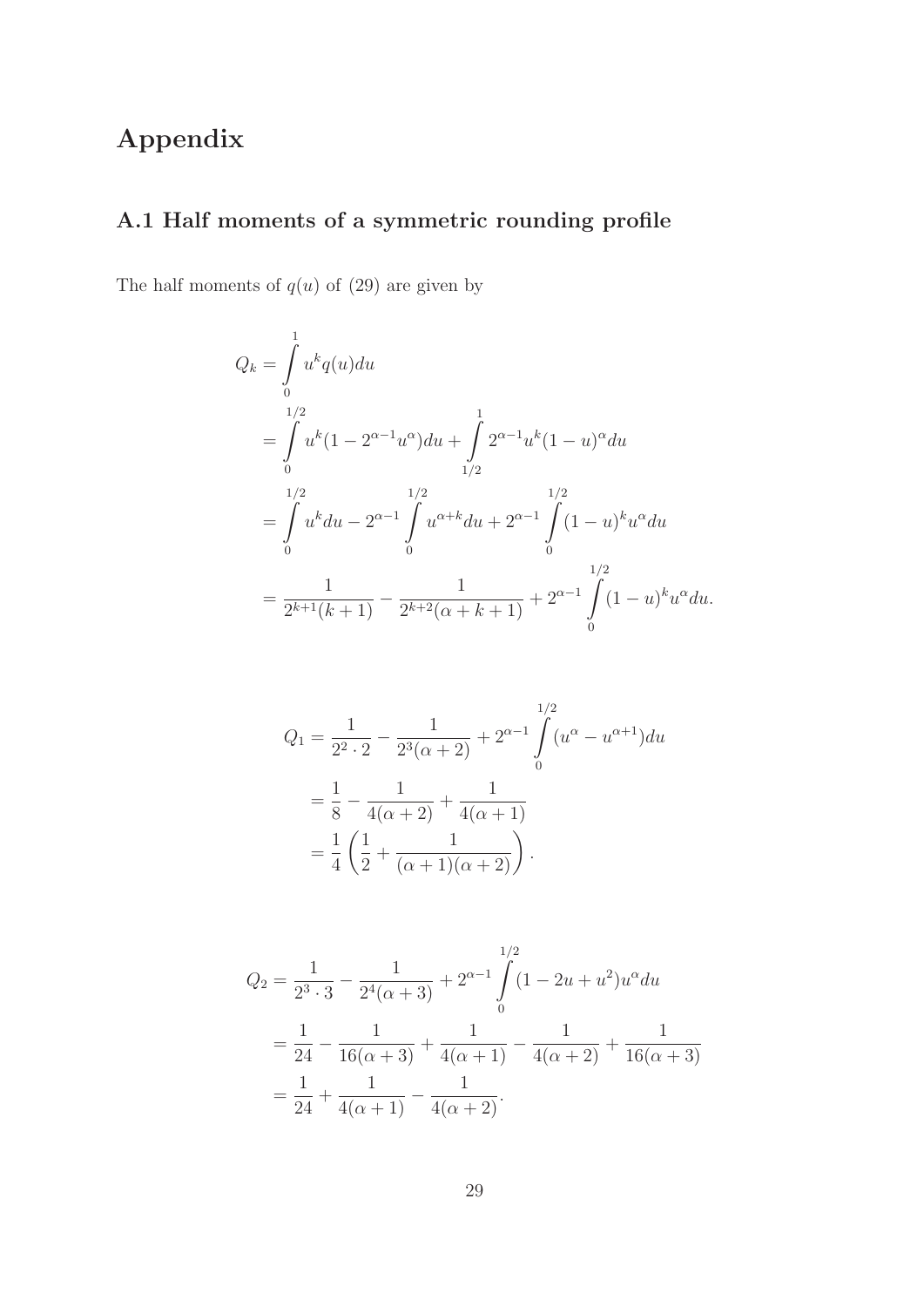$$
Q_3 = \frac{1}{2^4 \cdot 4} - \frac{1}{2^5 (\alpha + 4)} + 2^{\alpha - 1} \int_0^{1/2} (1 - 3u + 3u^2 - u^3) u^\alpha du
$$
  
=  $\frac{1}{2^4} \left( \frac{1}{4} - \frac{1}{2(\alpha + 4)} + 2^{\alpha + 3} \left[ \frac{1}{2^{\alpha + 1} (\alpha + 1)} - \frac{3}{2^{\alpha + 2} (\alpha + 2)} + \frac{3}{2^{\alpha + 3} (\alpha + 3)} - \frac{1}{2^{\alpha + 4} (\alpha + 4)} \right] \right)$ .  
=  $\frac{1}{2^4} \left( \frac{1}{4} + \frac{4}{\alpha + 1} - \frac{6}{\alpha + 2} + \frac{3}{\alpha + 3} - \frac{1}{\alpha + 4} \right)$ .

From these half moments we derive

$$
Q = \frac{1}{3} - Q_0 + 2Q_1 = \frac{1}{12} + \frac{1}{2(\alpha + 1)} - \frac{1}{2(\alpha + 2)}
$$
  
\n
$$
Q' = \frac{1}{5} - Q_0 + 4Q_1 - 6Q_2 + 4Q_3
$$
  
\n
$$
= \frac{1}{80} + \frac{1}{2(\alpha + 1)} - \frac{1}{\alpha + 2} + \frac{3}{4(\alpha + 3)} - \frac{1}{4(\alpha + 4)}
$$
  
\n
$$
= \frac{1}{4} \left( \frac{1}{20} + \frac{2}{\alpha + 1} - \frac{4}{\alpha + 2} + \frac{3}{\alpha + 3} - \frac{1}{\alpha + 4} \right).
$$

#### A.2 Moments with asymmetric and mixture rounding

The profile functions  $q$  for asymmetric and for mixture rounding are given in the paragraph following (13). As before, assume  $X \sim N(\mu, \sigma^2)$ . Then again (33) is valid (it is valid for any profile function  $q$ ).

Now, for asymmetric rounding,

$$
Q_k = \int_0^r u^k du = \frac{r^{k+1}}{k+1}
$$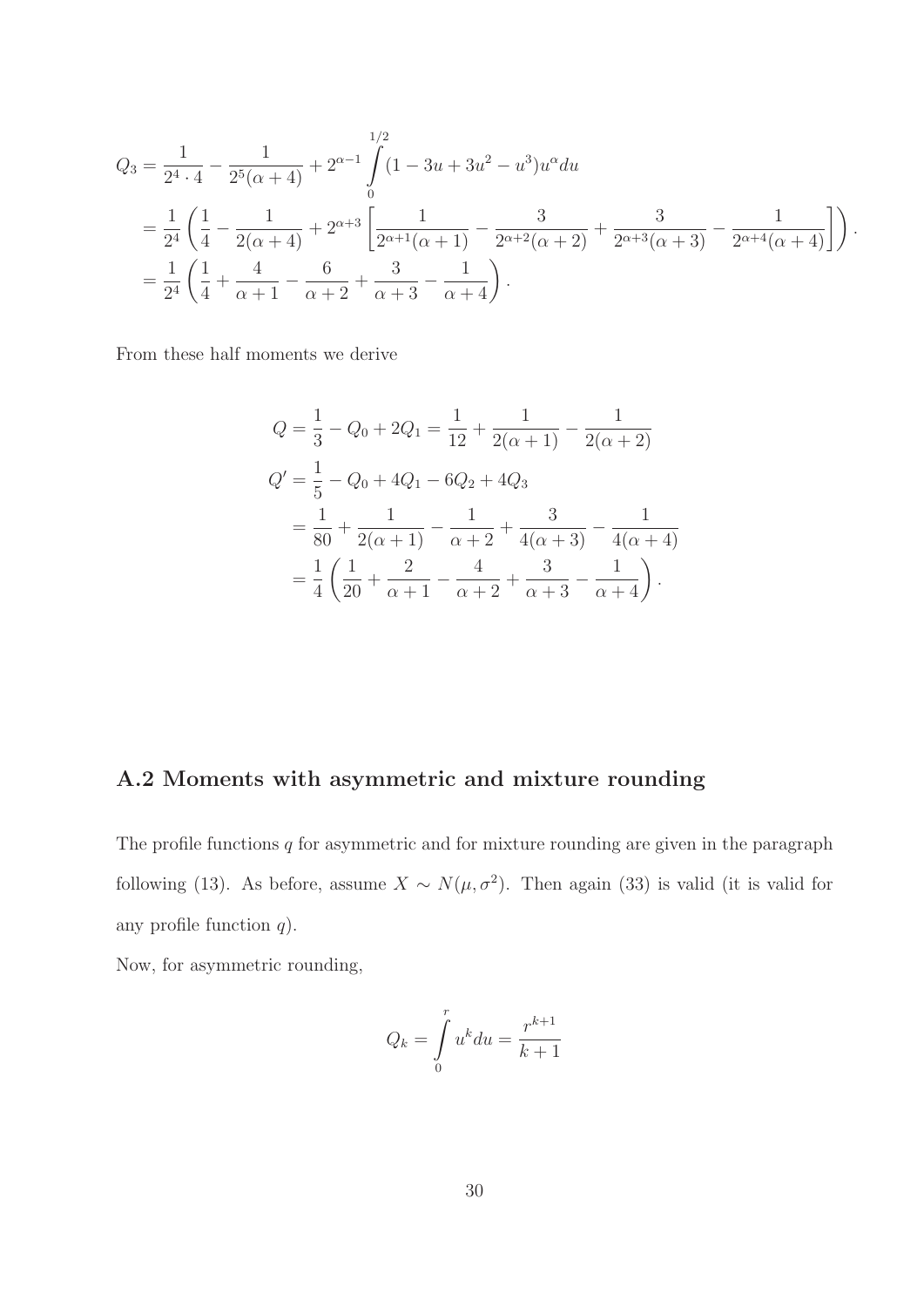and, by (22) and (23),

$$
Q = \frac{1}{3} - r + r^2 = \frac{1}{3} [r^3 + (1 - r)^3]
$$
  

$$
Q' = \frac{1}{5} - r + 2r^2 - 2r^3 + r^4 = \frac{1}{5} [r^5 + (1 - r)^5],
$$

and thus by (33),

$$
\mu_4^* - 3\mu_2^{*2} \approx \left(\frac{1}{5} [r^5 + (1-r)^5] - \frac{1}{3} [r^3 + (1-r)^3]^2\right) h^4.
$$

For mixture rounding,

$$
Q_k = \int_0^1 m u^k du = \frac{m}{k+1}
$$

and

$$
Q = \frac{1}{3}
$$

$$
Q' = \frac{1}{5}.
$$

It follows from (33) that

$$
\mu_4^* - 3\mu_2^* \approx -\frac{2}{15}h^4.
$$

## 8 References

- 1. Coclanis, P. and Komlos, J., (1995). Nutrition and economic development in postreconstruction South Carolina: an anthropometric approach. *Social Science History* 19 91-116.
- 2. Heitjan, D, F., (1989). Inference from grouped continuous data: A review. *Statistical science* 4 164-179.